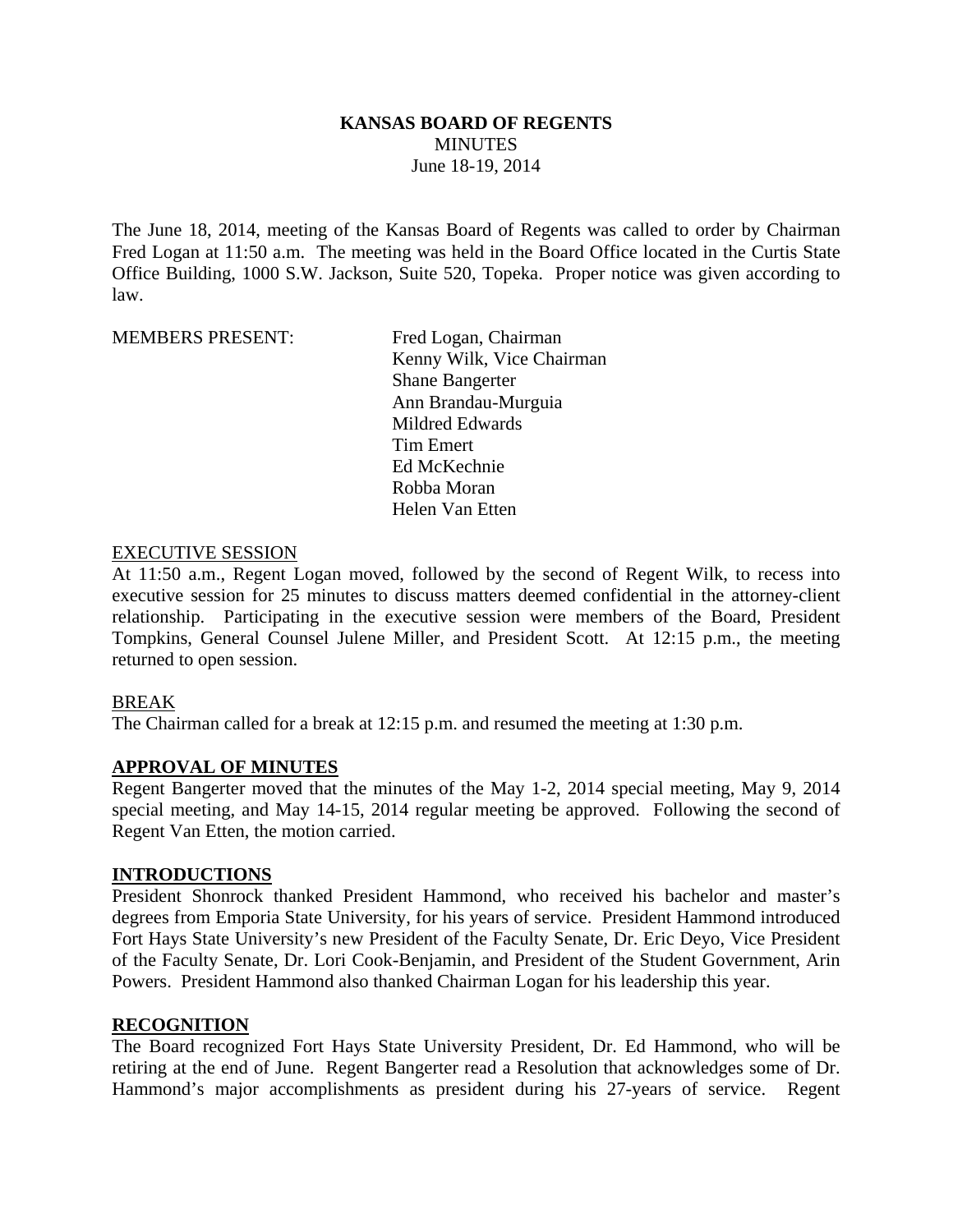McKechnie moved to adopt the Resolution, and Regent Van Etten seconded. The motion carried.

(Resolution filed with Official Minutes)

### **GENERAL REPORTS**

### REPORT FROM CHAIR

Chairman Logan stated Regent Edwards was featured in "Tough Talk, Real Progress," *The Journal* published by the Kansas Leadership Center, Spring 2014.

### REPORT FROM PRESIDENT AND CEO

President Tompkins announced Eric King, Director of Facilities, has accepted a position at Wichita State University as the Director of Facilities Planning. He noted Mr. King has worked at the Board Office for 17 years and has also worked at Pittsburg State University, University of Kansas, and Fort Hays State University.

### REPORT FROM COUNCIL OF PRESIDENTS

President Shonrock, on behalf of the System Council of Presidents, presented Chairman Logan a Commitment to Statewide Reverse Transfer. The Commitment recognizes reverse transfer as an important element of a seamless educational system. All 32 CEOs in the Regents system signed the Commitment.

#### (Commitment filed with Official Minutes)

President Shonrock presented the Council of Presidents' report. The Council received reports from the Council of Business Officers, the Council of Chief Academic Officers, and the Council of Government Relations Officers. The Business Officers reviewed the Educational Building Fund and discussed revenues. The Academic Officers reviewed programs and approved unanimously Pittsburg State University's request for a Doctor of Nursing Practice (DNP) (CIP 51.3818). The Council of Presidents' also approved PSU's program, which will be forwarded to the Board for consideration.

#### REPORT FROM COUNCIL OF FACULTY SENATE PRESIDENTS

Sheryl Lidzy presented the Faculty Senate Presidents' report. The Council discussed Credit for Prior Learning. The Council believes this initiative needs to focus on student success and be driven by faculty. One recommendation is to have the Transfer and Articulation Committee involved with this initiative. Dr. Lidzy thanked Regents Emert, Edwards, and McKechnie for their service on the Board. Regent Logan thanked Dr. Lidzy for her leadership this year.

### REPORT FROM STUDENTS' ADVISORY COMMITTEE

The Students' Advisory Committee report was presented by Reagan Kays. The Committee discussed holding a voter registration competition between the campuses, which will be based on percent of participants. Mr. Kays stated the Committee's retreat will be in late July or August. One topic the members will discuss is whether the Committee's policies and by-laws need to be updated.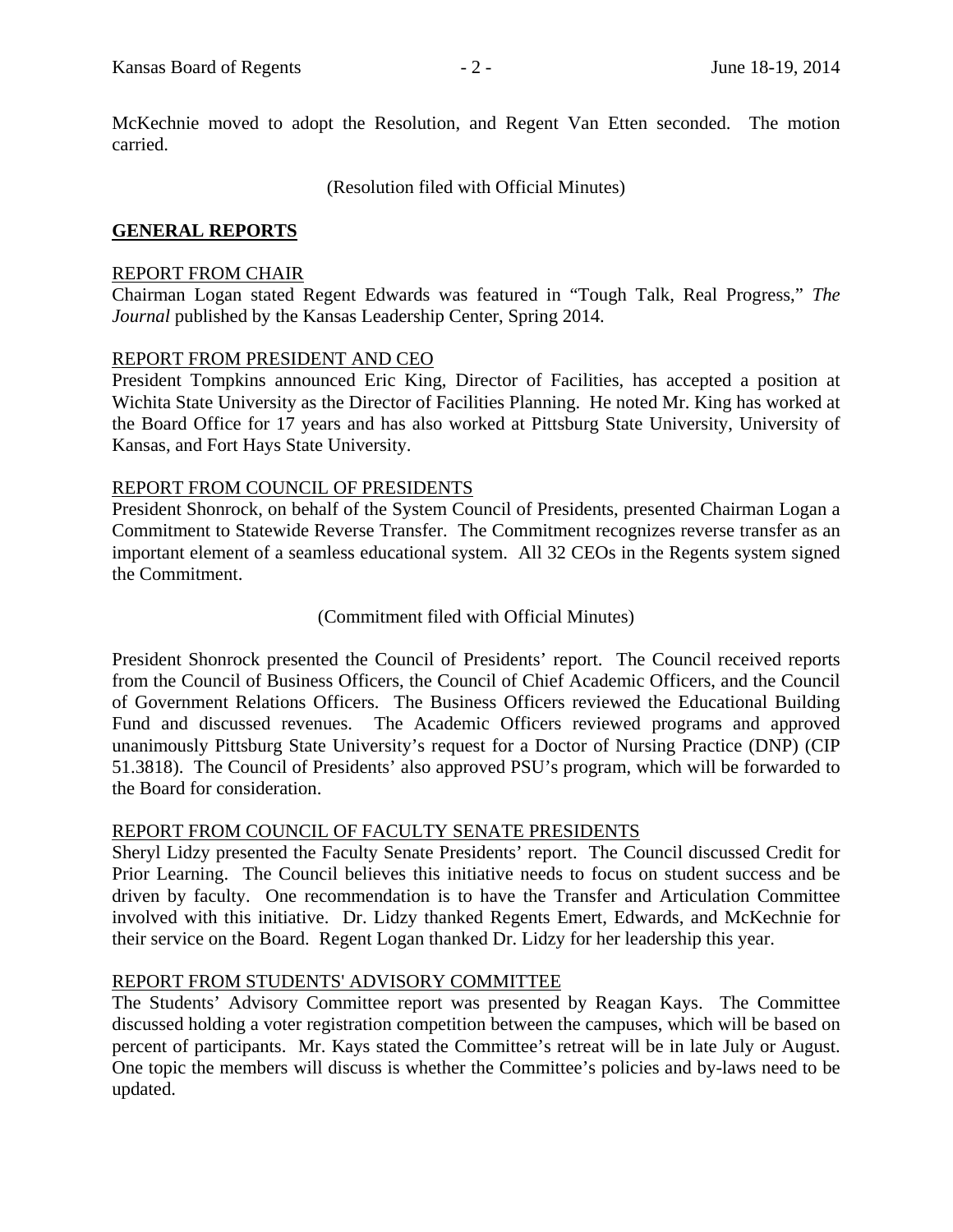# **STANDING COMMITTEE AND OTHER REPORTS**

### ACADEMIC AFFAIRS

Regent Moran reported the Board Academic Affairs Standing Committee received staff updates on Credit for Prior Learning and Student Learning Assessment reports. She thanked outgoing Regents Emert and Edwards for their service on the Committee.

## FISCAL AFFAIRS AND AUDIT

Regent McKechnie presented the Board Fiscal Affairs and Audit Standing Committee report. The Committee reviewed items assigned to the Fiscal Affairs and Audit Committee on the Board's agenda, including a more detailed briefing from Dr. Flanders on the topic – Act on EPSCoR and Companion Program Proposals. Also, the Committee discussed the July 22 Budget Workshop and the development of the Board's FY 16-17 unified state appropriations request. Members provided feedback on a draft Guidance/Uniform Format document that will be used by the state universities to prepare materials for the workshop. Finally, the Committee reviewed the KBOR Audit Checklist that tracks the audit related requirements as set forth in Board policy.

### **APPROVAL OF CONSENT AGENDA**

Regent Emert moved, with the second of Regent Edwards, that the Consent Agenda be approved. The motion carried.

### *Academic Affairs*

### HONORS BACCALAUREATE DEGREE – WSU

WSU received approval to offer an Honors Baccalaureate degree. The degree will be funded from internal reallocation and new funds.

### BA AND BGS IN HUMAN SEXUALITY – KU

The University of Kansas received authorization to offer a Bachelor of Art and Bachelor of General Studies in Human Sexuality. No additional resources are required to support this program.

### *Fiscal Affairs & Audit*

### LEASE AGREEMENT WITH GEORGETOWN APARTMENTS – KSU

Kansas State University received approval to enter into a lease agreement for a 2 bedroom apartment unit with Georgetown Apartments, 1400 Monticello Dr., Manhattan, KS. The housing lease is for one year, July 1, 2014 – June 20, 2015, and will cost is \$12,780. The apartments will house veterinary medicine students.

### LEASE AGREEMENT WITH CAMBRIDGE WEST APARTMENTS – KU

The University of Kansas received approval to enter into a lease agreement with CWAPTS, LLC, a KU Endowment subsidiary, for four apartments to house visiting international students and guests. The apartments are located in the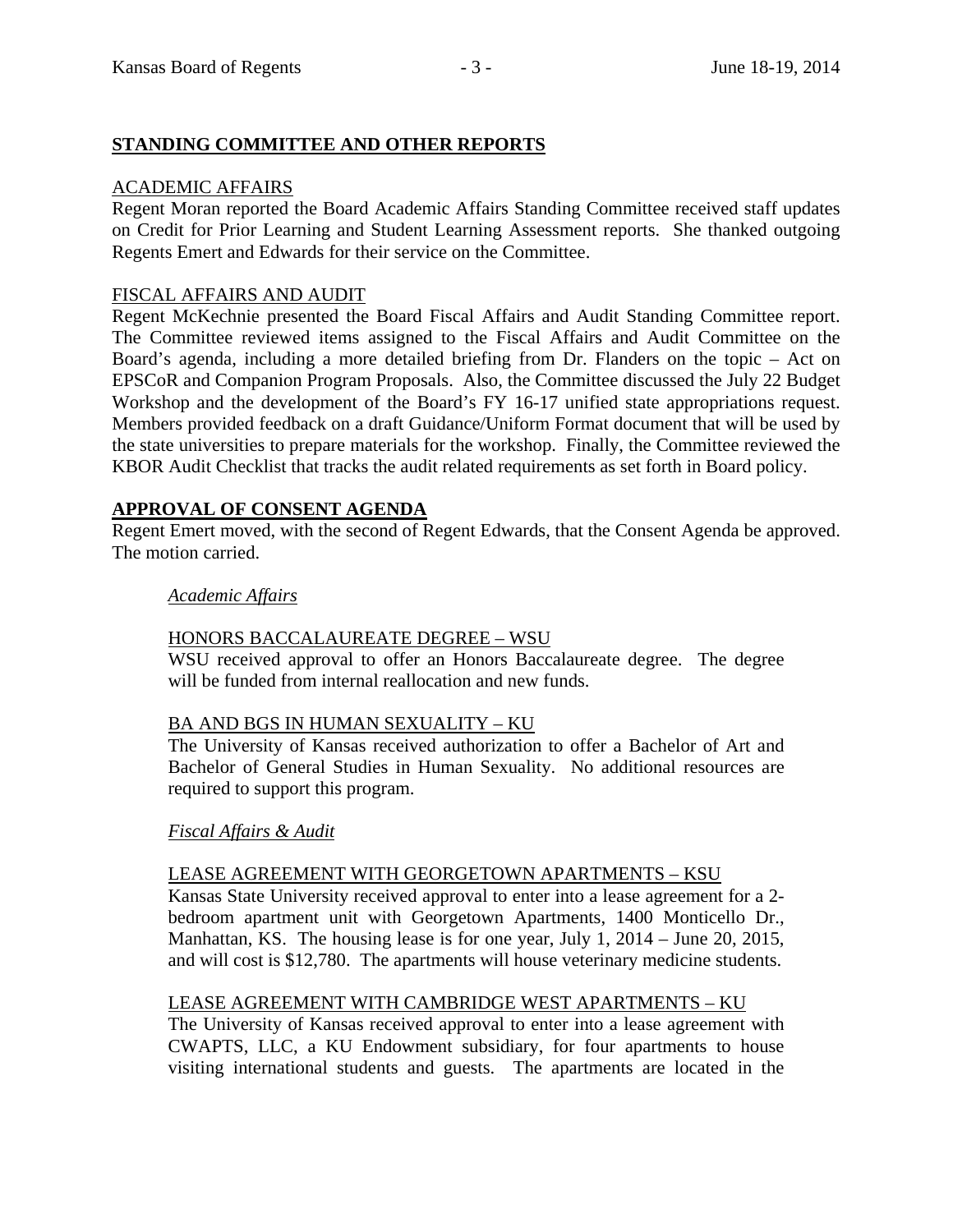Cambridge West Apartments, 3600 Rainbow Boulevard, Kansas City, KS. The lease will be effective June 23, 2014.

AMENDMENT TO FY 2015 REHABILITATION AND REPAIR LIST – KU The University of Kansas received approval to amend its FY 2015 Rehabilitation and Repair list to include a project to upgrade infrastructure on the third floor of the Delp building at the Medical Center and to reallocate \$1,199,810 of Rehabilitation and Repair funds from the Research Support Facility Improvements Project to the Delp Infrastructure project.

The Delp Infrastructure project will have the following components:

| \$266,724   |
|-------------|
| 410,000     |
| 448,086     |
| 75,000      |
| \$1,199,810 |
|             |

Reallocation Request:

|                                               | From        | <u>  [0</u> |
|-----------------------------------------------|-------------|-------------|
| <b>Research Support Facility Improvements</b> | \$2,000,000 | \$800,190   |
| Delp Infrastructure                           |             | 1,119,810   |
| Total                                         | \$2,000,000 | \$2,000,000 |

#### *Retirement Plan*

### KBOR MANDATORY AND VOLUNTARY RETIREMENT PLAN DOCUMENTS AND CORRESPONDING POLICY

The Board approved the following amendments to the KBOR Mandatory and Voluntary Retirement and plan documents:

A new Section 9.07 would be added to the Mandatory Plan:

**"Section 9.07. Direct Transfers to 403(b) Plan.** Notwithstanding any other provision of the Plan to the contrary, the Board may direct a transfer on behalf of a uniform and nondiscriminatory group of Participants or Beneficiaries of their entire Vested Accounts under the Plan to a defined contribution plan under Code Section 403(b). Such transfer is subject to the following requirements:

(a) The Plan shall transfer the entire amount of the Participant's or Beneficiary's Account directly to the transferee plan's trustee;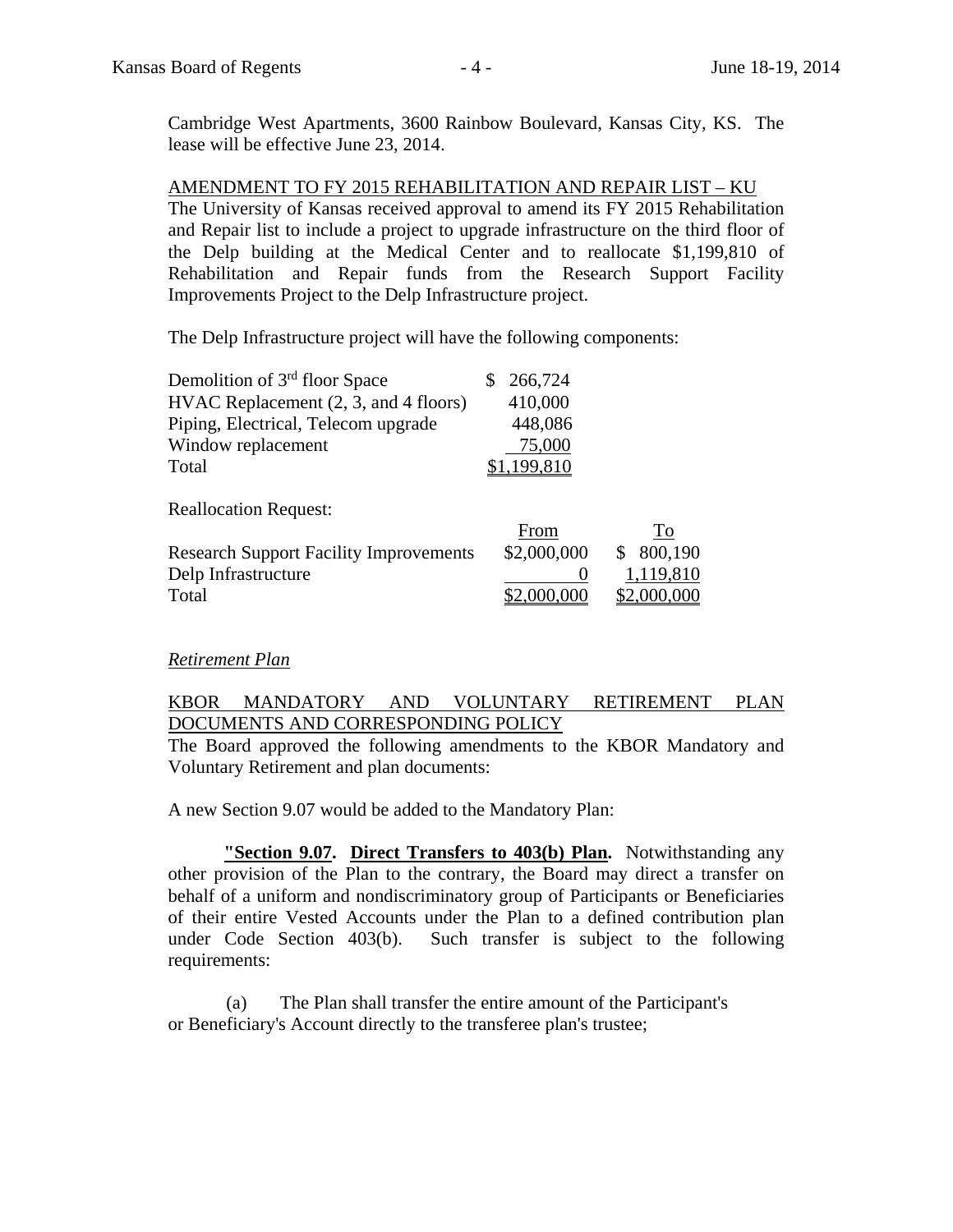(b) The transferee plan must be maintained by the Participant's current or former employer and have authorized and agreed in writing to accept the transfer of such assets;

(c) The Participant or Beneficiary must be fully Vested in the transferred benefit under the terms of the transferee plan;

(d) The Participant or Beneficiary whose assets are being transferred must have an accumulated benefit immediately after the transfer that is at least equal to the accumulated benefit of that Participant or Beneficiary immediately before the transfer; and

 (e) The transferee plan must impose restrictions on distributions to the Participant or Beneficiary whose assets are being transferred that are not less stringent than those imposed on distributions from the Plan in accordance with Treasury Regulation Section 1.403(b)-  $10(b)(3)$ ."

A new Section 9.08 would be added to the Voluntary Plan:

**"Section 9.08. Direct Transfers to 403(b) Plan.** Notwithstanding any other provision of the Plan to the contrary, the Board may direct a transfer on behalf of a uniform and nondiscriminatory group of Participants or Beneficiaries of their entire Vested Accounts under the Plan to a defined contribution plan under Code Section 403(b). Such transfer is subject to the following requirements:

(a) The Plan shall transfer the entire amount of the Participant's or Beneficiary's Account directly to the transferee plan's trustee;

(b) The transferee plan must be maintained by the Participant's current or former employer and have authorized and agreed in writing to accept the transfer of such assets;

(c) The Participant or Beneficiary must be fully Vested in the transferred benefit under the terms of the transferee plan;

(d) The Participant or Beneficiary whose assets are being transferred must have an accumulated benefit immediately after the transfer that is at least equal to the accumulated benefit of that Participant or Beneficiary immediately before the transfer; and

(e) The transferee plan must impose restrictions on distributions to the Participant or Beneficiary whose assets are being transferred that are not less stringent than those imposed on distributions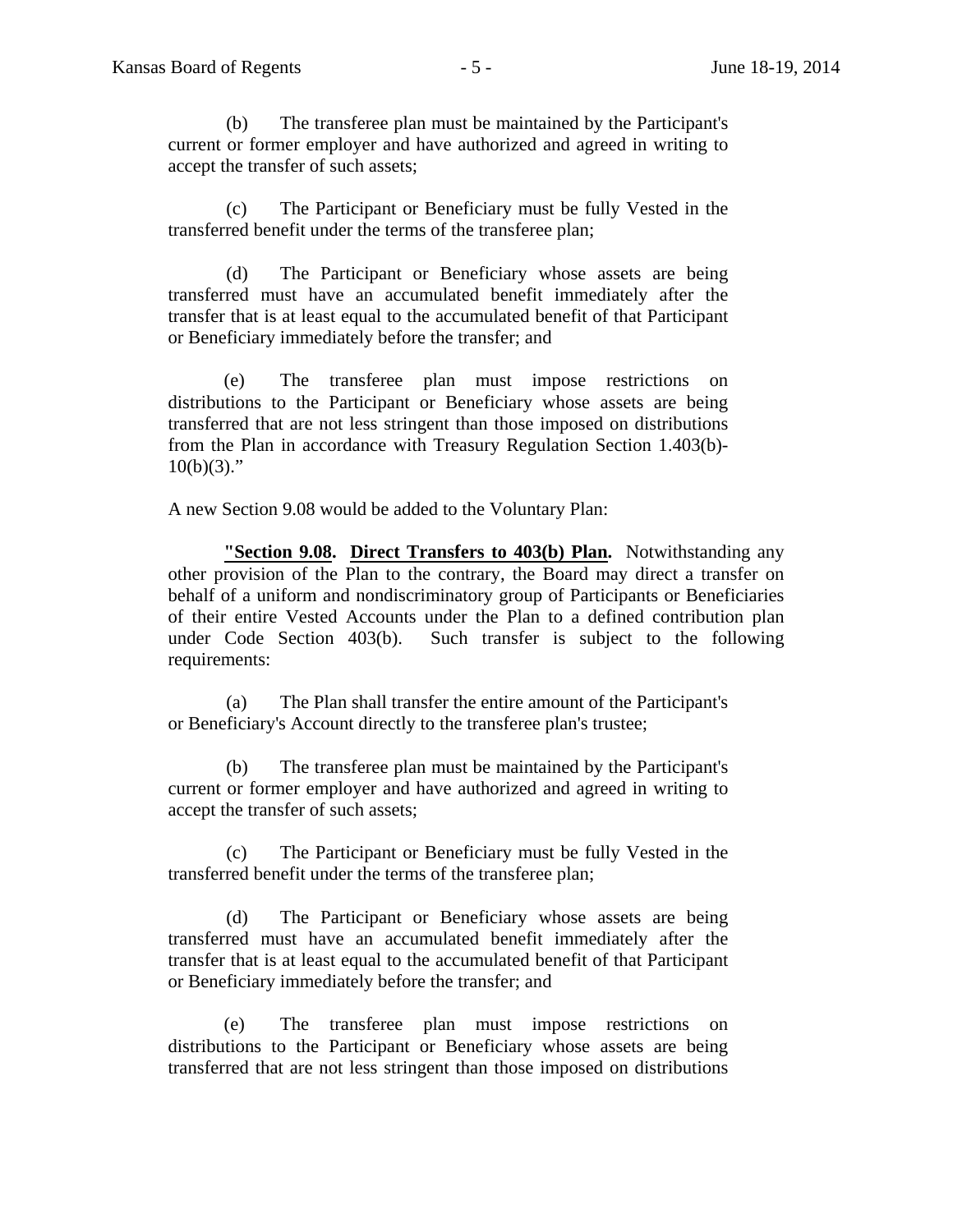from the Plan in accordance with Treasury Regulation Section 1.403(b)-  $10(b)(3)$ ."

Because the KBOR Mandatory and Voluntary Retirement Plan documents and the KBOR Policy Manual reference SEHP definitions for "benefits-eligibility" and "full-time," the following amendments were approved in order to decouple those definitions:

A. The unnumbered introductory paragraph of Section 2.02(p) of the Mandatory Plan would be amended to state:

(p) "Eligible Employee" means any Employee appointed half time or more to a 48% or greater full-time equivalent Benefits Eligible Position in the unclassified service under the Kansas Civil Service Act, K.S.A. § 75-2935(1)(f), as amended; provided, however, that Eligible Employee does not include (i) students performing services described in Code Section 3121(b)(10), (ii) health care employees as defined under K.S.A. § 75-2935(1)(f), (iii) Cooperative Extension Service employees covered by a federal retirement plan, (iv) employees of a private Code Section  $501(c)(3)$  entity affiliated with an Employer, (v) employees who are part of any Employer's University support staff, and (vi) any person designated in good faith as an independent contractor regardless of whether such person is later determined to be a common law employee for tax purposes. The State of Kansas Health Care Commission's determination that an Employee is eligible for health care coverage does not automatically render that Employee an Eligible Employee under the Plan. Notwithstanding the preceding: . . . .

B. Section 2.02(q) of the Voluntary Plan would be amended to state:

(q) "Eligible Employee" means any Employee appointed half – time or more to a 48% or greater full time equivalent Benefits Eligible Position, including Employees who are members of the Cooperative Extension Service and appointed pursuant to the Federal Smith-Lever Act, as amended, and health care employees as defined under K.S.A. § 75-2935(1)(f). Notwithstanding anything contained herein to the contrary, however, Eligible Employee does not include (i) employees of a private Code Section  $501(c)(3)$  entity affiliated with an Employer, (ii) students performing services described in Code Section 3121(b)(10), or (iii) any person designated in good faith as an independent contractor regardless of whether such person is later determined to be a common law employee for tax purposes. The State of Kansas Health Care Commission's determination that an Employee is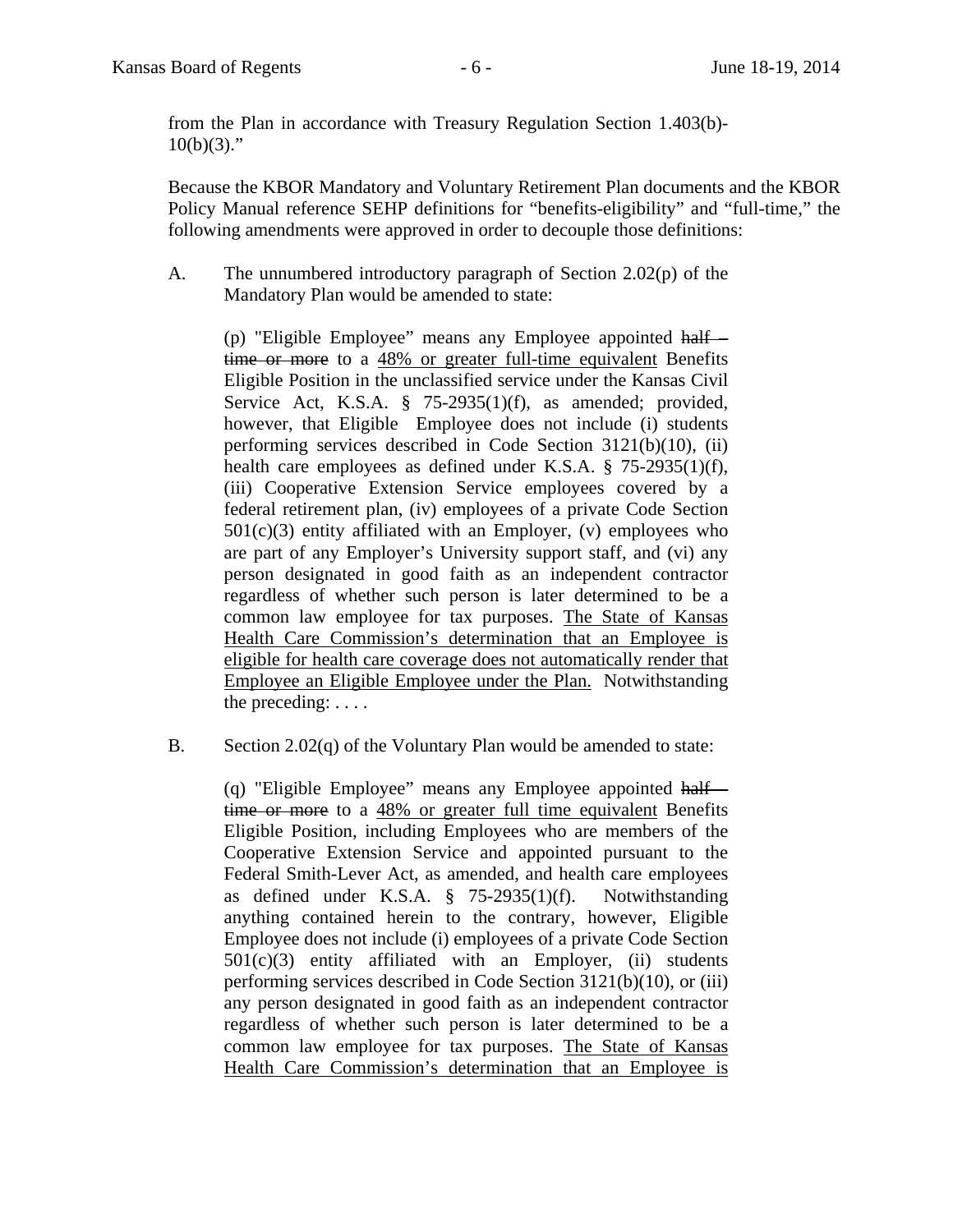eligible for health care coverage does not automatically render that Employee an Eligible Employee under the Plan.

### **KBOR Policy Manual Amendment**:

## CHAPTER II: GOVERNANCE – STATE UNIVERSITIES

. . .

## C. CHIEF EXECUTIVE OFFICER, FACULTY AND STAFF

Unless otherwise specifically stated, as used in the following provisions, the term unclassified staff does not include those positions that have been converted from classified to unclassified pursuant to K.S.A. 2011 Supp. 76-715a, and amendments thereto (i.e. University Support Staff). The words "benefits-eligible" and "full-time" as used herein shall not include positions or employees who are deemed to be full-time exclusively by virtue of the state of Kansas Health Care Commission's determination of eligibility for purposes of employer-provided healthcare coverage.

### *Other Matter*

# RE-APPOINT MEMBERS TO THE MIDWEST STEM CELL THERAPY CENTER ADVISORY BOARD

Dr. Michael Detamore, representing the University of Kansas, and Dr. Deryl Troyer, representing Kansas State University, were re-appointed for a three-year term to the Advisory Board to the Midwest Stem Cell Therapy Center. This is Dr. Detamore and Dr. Troyer second term on this Board, which will begin on July 1, 2014.

# **CONSIDERATION OF DISCUSSION AGENDA**

### *Presentations*

### EMPORIA STATE UNIVERSITY'S STRATEGIC PLAN

President Shonrock presented Emporia State University's Strategic Plan called "The Adaptive University." He reviewed the process for developing the plan, the mission statement, and the vision statement. The strategic goals include: 1) pursue distinctive initiatives in curricula and programs that will foster vibrant communities, 2) enrich the student experience with opportunities for leadership development and practice, 3) enhance the competitive role of Kansas by achieving the State's goals for public higher education, and 4) create a culture of adaptive change as the foundation for innovation and growth. President Shonrock stated the next steps include finalizing goal objectives, strategies, and performance indicators.

(PowerPoint filed with Official Minutes)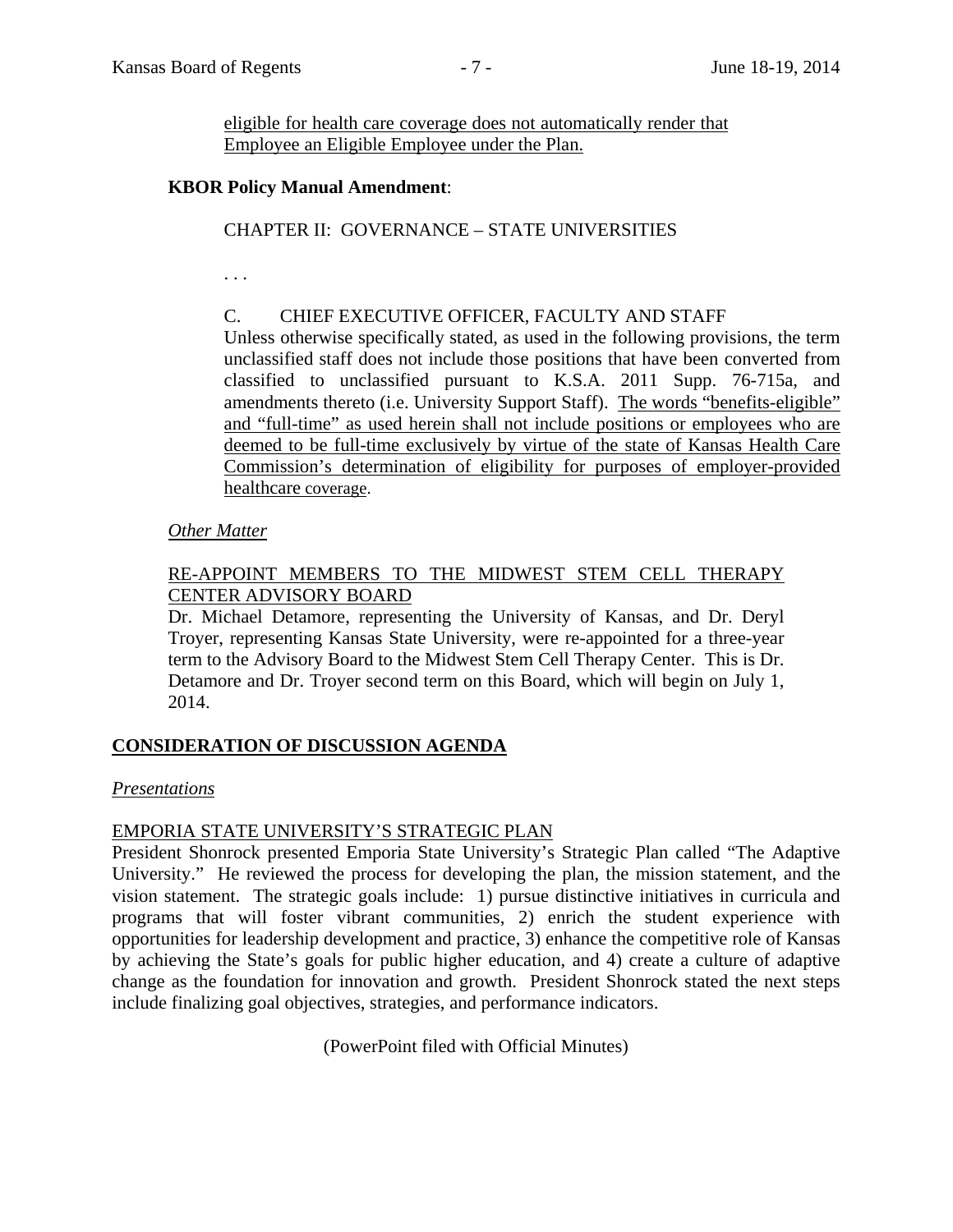## K-STATE OLATHE'S STRATEGIC PLAN

Dr. Prema Arasu, CEO and Vice Provost, presented K-State Olathe's Strategic Plan. The mission for K-State Olathe is to be the model and leader of adaptable, interdisciplinary and innovative education, research and public/private engagement in the Kansas City area for food and animal health, bridging the university with community, government and industry partners for a sustainable, global, knowledge-based economy. She reviewed the key activities and the short and long term goals for the campus.

## (PowerPoint filed with Official Minutes)

### *Fiscal Affairs and Audit*

## FY 2015 STATE UNIVERSITY TUITION AND FEE PROPOSALS

Diane Duffy, Vice President for Finance and Administration, presented the FY 2015 state university tuition and fee proposals. She noted subsequent to the May meeting three universities (University of Kansas, Wichita State University, and Pittsburg State University) submitted revisions. Vice President Duffy reviewed each university proposal. She indicated ESU's section B. FY 2015 proposed Course Fee Rates for Specified Programs needs to be corrected to reflect "no change proposed." The Regents discussed the proposals and it was noted students were actively involved in developing the proposals for each campus.

### BREAK

The Chairman called for a break at 2:45 p.m. and resumed the meeting at 2:56 p.m.

The following motions were made regarding the FY 2015 state university tuition and fee proposals.

Regent McKechnie moved to approve Fort Hays State University's FY 2015 tuition and fee proposal as presented. Regent Bangerter seconded, and the motion carried.

Regent McKechnie moved to approve Emporia State University's FY 2015 tuition and fee proposal as corrected. Regent Bangerter seconded, and the motion carried.

Regent McKechnie moved to approve the University of Kansas' and the University of Kansas Medical Center's FY 2015 tuition and fee proposal as presented. Regent Edwards seconded, and the motion carried.

Regent McKechnie moved to approve Kansas State University's FY 2015 tuition and fee proposal as presented. Regent Bangerter seconded, and the motion carried.

Regent McKechnie moved to approve Pittsburg State University's FY 2015 tuition and fee proposal as presented. Regent Wilk seconded, and the motion carried.

Regent McKechnie moved to approve Wichita State University's FY 2015 tuition and fee proposal as presented. Regent Edwards seconded, and the motion carried.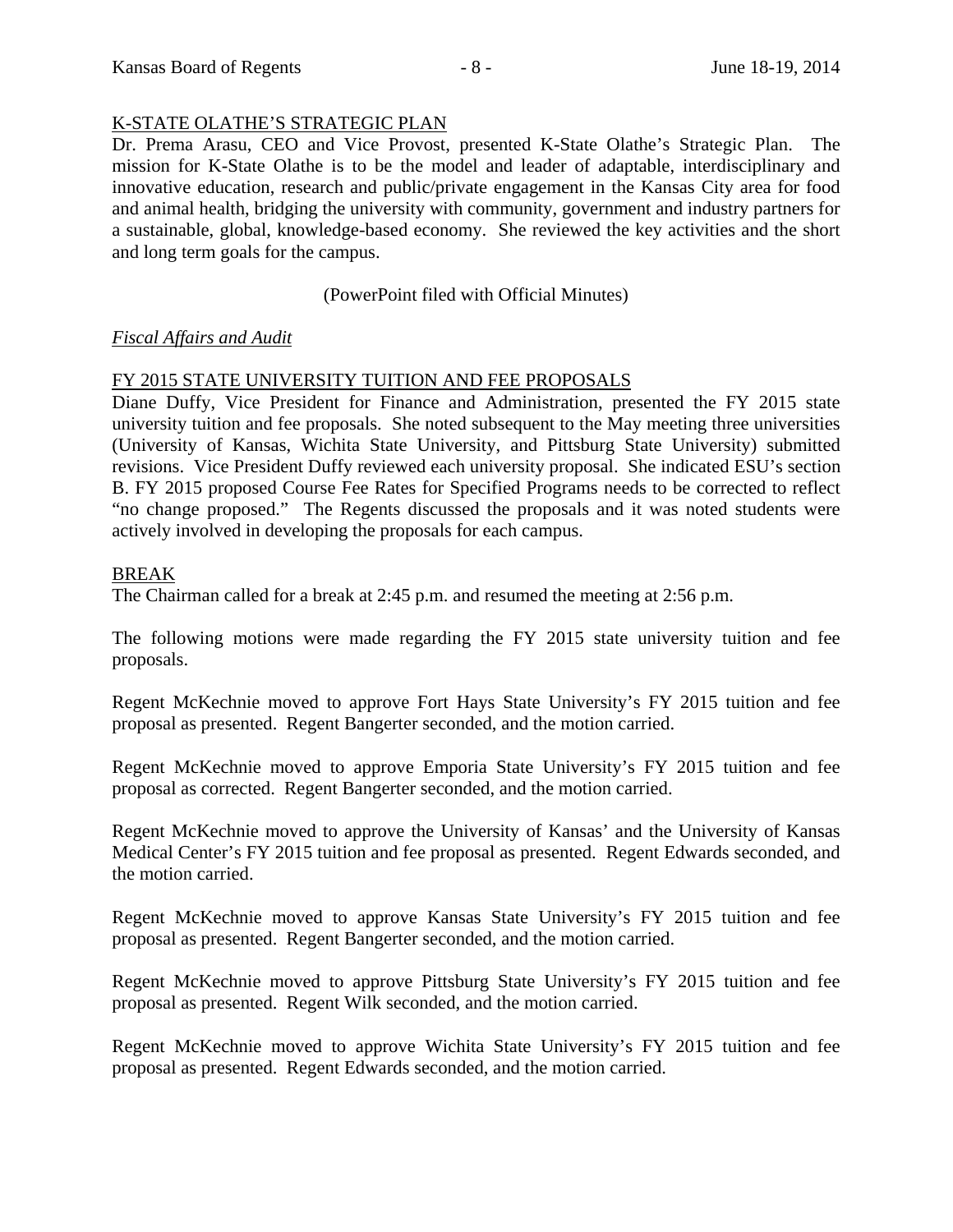# (FY 2015 Tuition and Fee Proposals filed with Official Minutes)

# ADDITIONAL DEBT POLICIES FOR STATE UNIVERSITIES

Regent McKechnie stated the Board Fiscal Affairs and Audit Standing Committee was given a specific charge to review current board policies and determine whether additional debt policies are needed. The Committee spent several months working on proposed additions to the Board's policies. The Board received a progress report on the debt policies at its April meeting. He noted the Council of Presidents have also reviewed the proposed policies. Regent Wilk moved to adopt the policies. Regent Moran seconded, and the motion carried. The following policies were adopted:

# **CHAPTER II: GOVERNANCE – STATE UNIVERSITIES D. FISCAL MANAGEMENT**

# **12. Revenue Bonds Capital Financing**

Policy Objective/Purpose. This policy provides a framework within which decisions surrounding capital financing are made by the Board in exercising its fiduciary responsibilities and by each Chief Executive Officer in administering the affairs of the university, including responsibility for determining whether to use debt to finance particular capital projects and the ongoing management of debt.

- a. Authorization.
	- i. Debt Obligations Issued by or on Behalf of the Board. Pursuant to legislative authority, including K.S.A. 76-6a13 *et seq.*, 76-6a14 *et seq.*, 75-37,111 *et seq*., and specific appropriation provisos in conjunction with K.S.A. 74-8905(b) 74-8901, *et seq.*, the Board is authorized to issue or seek issuance of revenue bonds debt obligations on behalf of the state universities. The Board may issue said revenue bonds debt obligations directly or by using the services of the Kansas Development Finance Authority.
	- ii. Revenue Bonds Issued on Behalf of Affiliated Corporations. Before At the time of Board approval of the project plan for a project to be built on state property and financed with revenue bonds issued on behalf of endowment associations, foundations, other affiliated corporations, or the Wichita State University Board of Trustees issue bonds, when the proceeds will be used to fund construction or improvement upon Board-owned property, the state university having possession of the property shall obtain approval from the Board for the proposed bond financing before the bond issuance process is initiated.
- b. Types of Debt.

For purposes of this policy, the term "debt obligation" includes bonds, notes, debentures, interim certificates, grant and revenue anticipation notes, interest in a lease, lease certificate of participation or other evidences of indebtedness, whether or not the interest on which is subject to federal income taxation. Any capital project financing proposal involving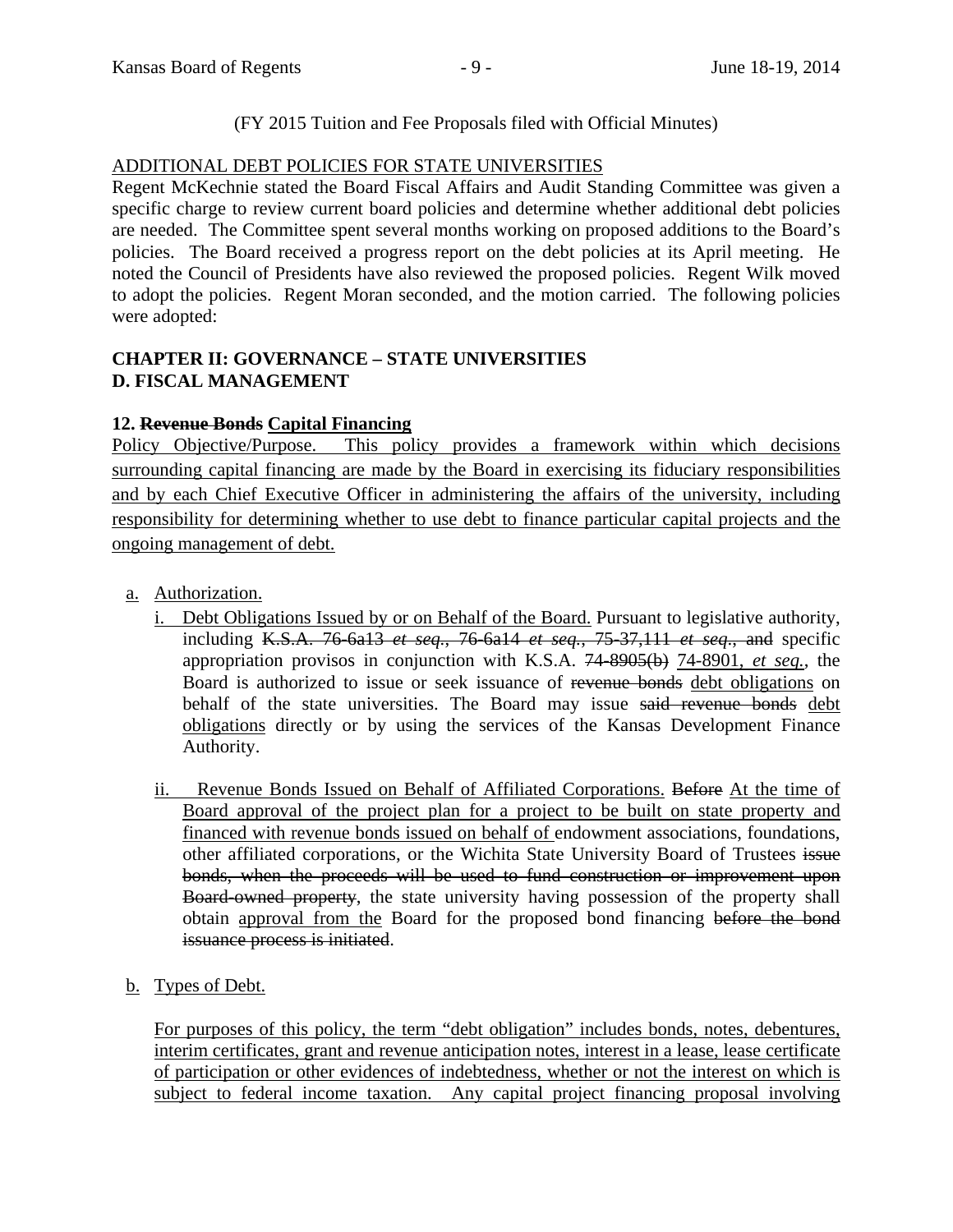derivative instruments shall require additional review by the Board's Fiscal Affairs and Audit Committee prior to Board approval of the project. Such additional review may include a presentation by Kansas Development Finance Authority staff to explain the rationale for using derivatives and an independent assessment of the feasibility of the proposal.

c. Use of debt.

Debt obligations cannot be used to fund university employee compensation or other noncapital expenses.

d. Period of Debt.

Period of debt cannot exceed planned useful life of the asset being financed and must be for a reasonable term in relation to the amount financed.

Bond Counsel/Underwriter.

If the Board issues said revenue bonds directly, the Board President and Chief Executive Officer is authorized to employ bond counsel and underwriter to represent the Board in the matter of issuing such bonds. The fees, which shall be negotiated in advance, and other expenses associated with a bond issue shall be paid by the State University on behalf of which the bonds are issued. These costs may be included in the bond principal. If the Kansas Development Finance Authority is used, it will provide for bond counsel and underwriter.

e. Pledge of Available Revenue Agreements.

If the state university for which the bonds debt obligations for a project are issued, in consultation with the Kansas Development Finance Authority, determines that the bonds debt obligations will be more marketable with a pledge of generally available university revenues unencumbered funds of the university, or a credit enhancement in the form of a supplemental pledge or assurance of revenues other than those generated by the facility for which the revenue bonds debt obligations are to be issued, the desire to utilize such a pledge or assurance shall be reported to the Board at the time of the request for approval of the capital improvement, and language permitting the pledge of other available revenues for debt service purposes shall be included in the legislative proviso authorizing issuance of the bonds debt obligations. Any bonds debt obligations issued by the Board directly pursuant to K.S.A. 76-6a13 *et seq.* shall be subject to the pledge of revenue restrictions set forth in K.S.A. 76-6a15. This paragraph  $\theta$ . shall apply to the FY 2012 Capital Improvements request or projects submitted to the Board for approval after October 1, 2009. In the case of debt obligations issued with a pledge of generally available unencumbered funds, each financing is expected to be supported by a project financial plan identifying revenues sufficient to fulfill annual debt service requirements.

f. Refunding Bonds.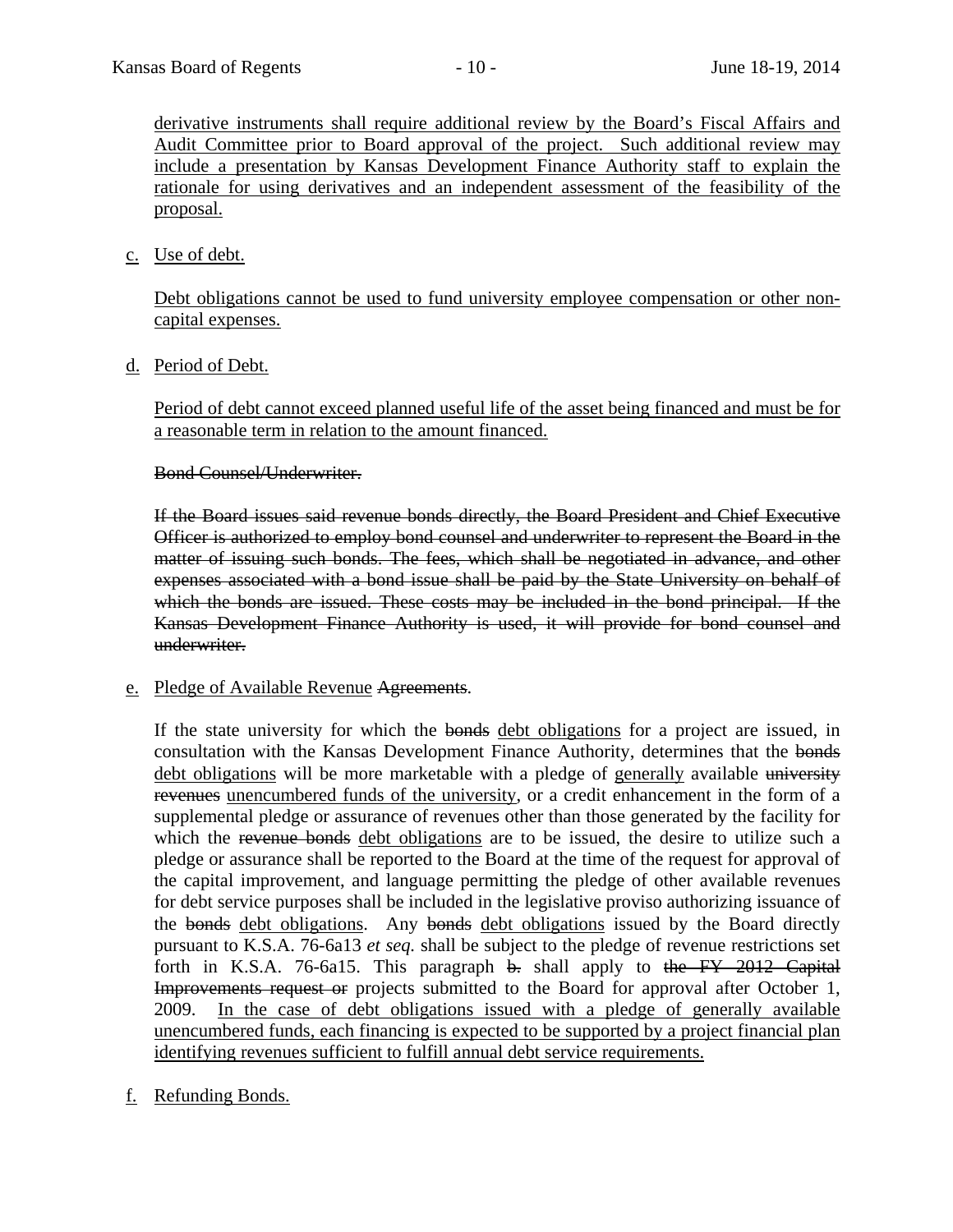Refunding bonds may be issued in an aggregate principal amount not to exceed the amount necessary to refund outstanding bonds that were issued on behalf of the university, plus costs. If one or more of the following conditions is met, refunding bonds may be issued without further approval of the Board:

- i. Issuance of refunding bonds will achieve a present value savings of not less than 3% of the principal amount of the outstanding bonds to be refunded and final maturity of the bonds shall not be significantly extended beyond the original final maturity of the refunded bonds;
- ii. Issuance of refunding bonds will restructure debt service requirements on the outstanding bonds in a way that is fiscally or administratively advantageous to the university as recommended and upon request, explained by Kansas Development Finance Authority or bond counsel for the proposed transaction (this option may be used only after the university has presented to the Fiscal Affairs and Audit Committee information regarding the prudence of exercising it under the specific circumstances and the Committee has approved the issuance); or
- iii. Issuance of Refunding Bonds will eliminate burdensome or unduly constraining covenants contained in legal documentation authorizing the issuance of the outstanding bonds, as recommended and upon request, explained by Kansas Development Finance Authority or bond counsel for the proposed transaction (this option may be used only after the university has presented to the Fiscal Affairs and Audit Committee information regarding the prudence of exercising it under the specific circumstances and the Committee has approved the issuance).

# g. Responsibilities of the Board.

The Board will consider the impact that each debt issuance will have on a university's debt burden and its continuing ability to provide strong debt service coverage. The Board will annually review each university's debt capacity plan prepared and submitted in a format and in accordance with a schedule established by Board staff. The Board may assess a university's debt affordability and capacity by gathering input from other sources, for example, bond rating service scorecards, prepared and provided annually to the Board by Kansas Development Finance Authority staff. To fulfill its fiduciary responsibilities, it is essential that the Board of Regents understand the outstanding amount of debt obligations of each university. Board staff provides support to the Board in this responsibility by annually issuing a schedule for preparation and submission of the debt capacity plan and any related reports and specifying the content and format of the plan and related reports. Such schedule and format parameters will be prepared in consultation with Council of Business Officers.

In assessing each university's current debt levels, and when exercising oversight regarding assumption of additional debt by a university, the Board takes into account both the university's debt affordability and debt capacity. Debt affordability focuses on a university's ability to service its debt through its operating budget and identified revenue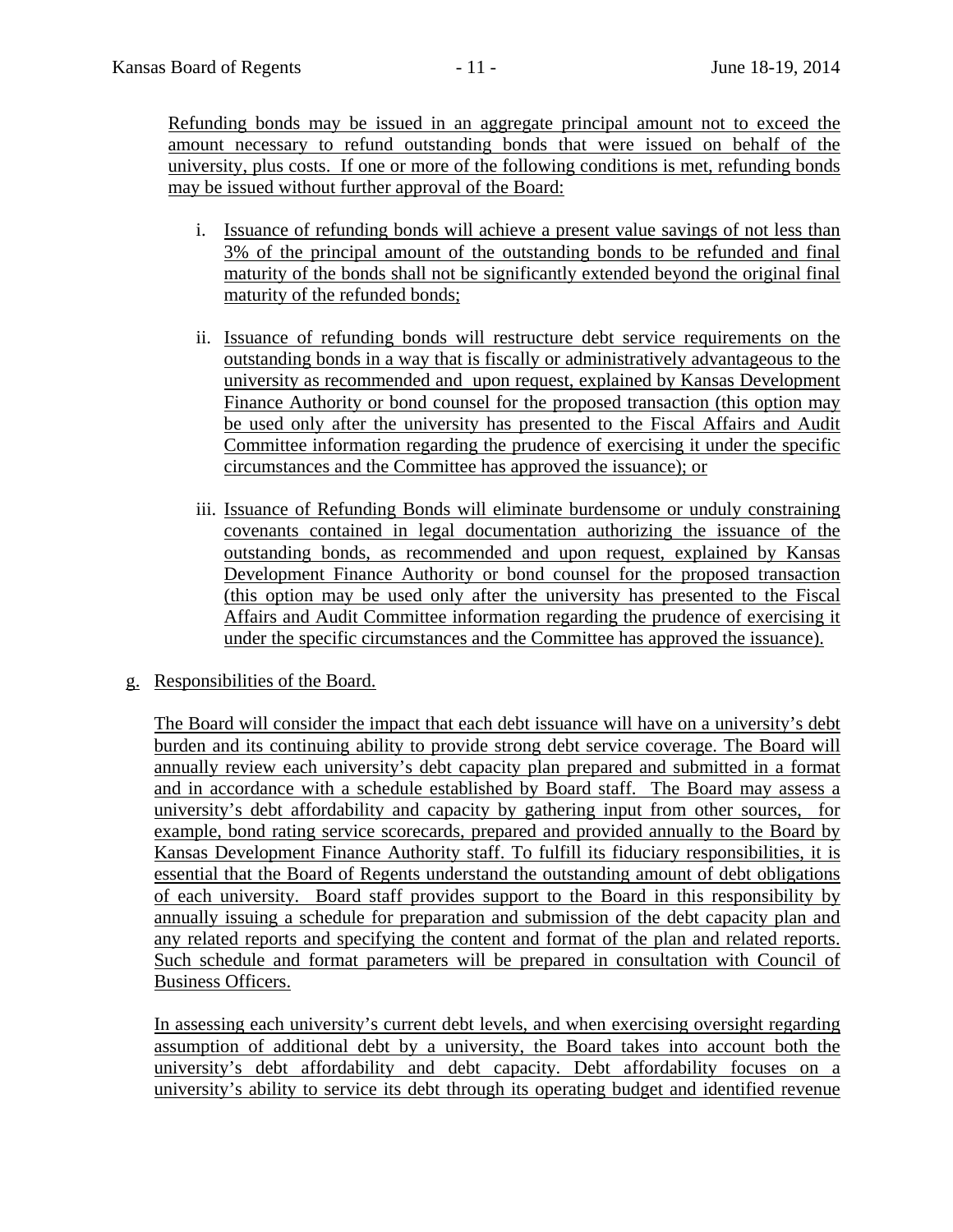streams and is driven by strength in income and cash flows. Debt capacity focuses on a university's financial leverage in terms of debt funding as a percentage of the university's total capital.

- h. Responsibilities of the University.
	- i. Each university shall provide the Board with adequate information to allow for reasonable and prudent oversight of the university's debt portfolio including, but not limited to, annual submission of the completed and updated debt capacity plan. The debt capacity plan, including key financial ratios, is intended to provide the university's administration and the Board with information necessary to determine whether the university will exceed its debt capacity. The financial ratios described in each university's debt capacity plan are not intended to track to a specific credit rating, but rather to help the university maintain sound financing for capital needs as they arise. The Board recognizes that rating agencies and other credit analysts use these and other measures in evaluating an issuer's ability to issue and repay debt. The Board expects at a minimum that each university set a target for debt burden ratio and bond coverage ratio and to continuously project debt capacity into the future. Each university's target will be used as a guidepost for that university, not a firm boundary.
		- a. Debt Burden Ratio is a percentage and represents the principal (excluding refunded principal) and interest on debt divided by total expenditures. The outstanding principal and interest included in each university's debt capacity plan shall be derived from the university's annual financial report. The principal and interest on new debt is based on the plan of financing for proposed projects.
		- b. Average Debt Service Coverage represents the adjusted change in net assets divided by debt service. The average is calculated using the current fiscal year, two years prior to the current fiscal year and projected figures for the two subsequent fiscal years including requested projects. The outstanding principal and interest included in each university's debt capacity plan shall be derived from the university's annual financial report. The principal and interest on new debt shall be based on the plan of financing for proposed projects.
		- c. Viability Ratio represents expendable net assets divided by total plant-related debt. The ratio is an indicator of an institution's ability to assume new debt and measures the debt capacity. The viability ratio represents expendable net assets divided by long-term debt. The ratio assists with answering the question: "Are resources, including debt, managed strategically to advance the mission?" The Viability Ratio measures the most basic determinant of clear financial health: the availability of expendable net assets to cover debt should the institution need to settle its obligations as of the balance sheet date.
		- d. A university may elect to monitor additional selected ratios (including, but not limited to those suggested by the rating agencies) to provide further information regarding its financial performance and the impact of new debt for a specific project.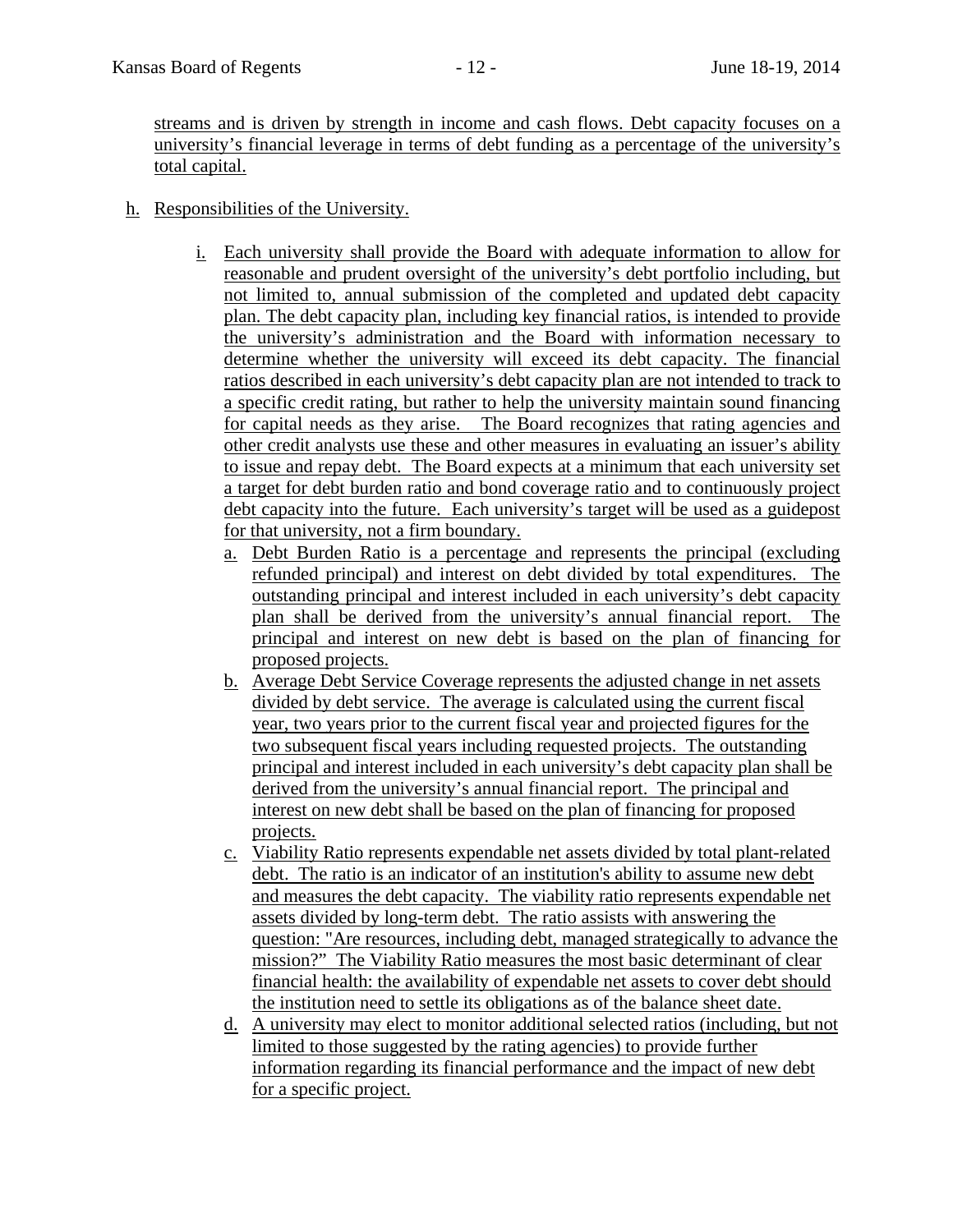ii. Each university shall adopt debt policies and procedures with respect to matters involving: debt issuance; debt management, compliance practices relating to use of tax exempt bond proceeds and bond financed assets; arbitrage and rebate compliance; record retention; refunding; and continuing disclosure obligations and designate a Bond Compliance Officer who is responsible for coordinating and overseeing post-issuance compliance for tax-exempt debt obligations issued on behalf of the university. Each university shall provide both the Board and the Kansas Development Finance Authority with a copy of its current policies and procedures, including the contact information for the Bond Compliance Officer.

# **E. FACILITIES**

## 1. PROJECT PLANNING

- a. Each state university shall maintain a Campus Master Plan that documents concepts and guiding principles for future land use and development of campus facilities and infrastructure. Each state university shall submit to the Board President and Chief Executive Officer a new Campus Master Plan, or update to an existing Campus Master Plan, by January 1, 2015. Each Campus Master Plan shall be updated and resubmitted to the Board President and Chief Executive Officer every ten years.
- b. New Campus Master Plans, or significant modifications to existing Campus Master Plans, shall i. address deferred maintenance needs;

ii. include a plan to ensure compliance with space utilization standards

established by the Board; and

iii. be submitted to the Board for approval.

c. Annually, in concert with the capital budget planning process, each university shall demonstrate that any capital improvement or repair project proposed to be financed in whole or in part with debt obligations can be accommodated within the university's debt capacity as measured by the university's ratios described in the university's approved debt capacity plan. In consultation with the Board's Director of Facilities, each university shall identify and present to the Board for approval any substantial change to its previously approved project debt financing plan.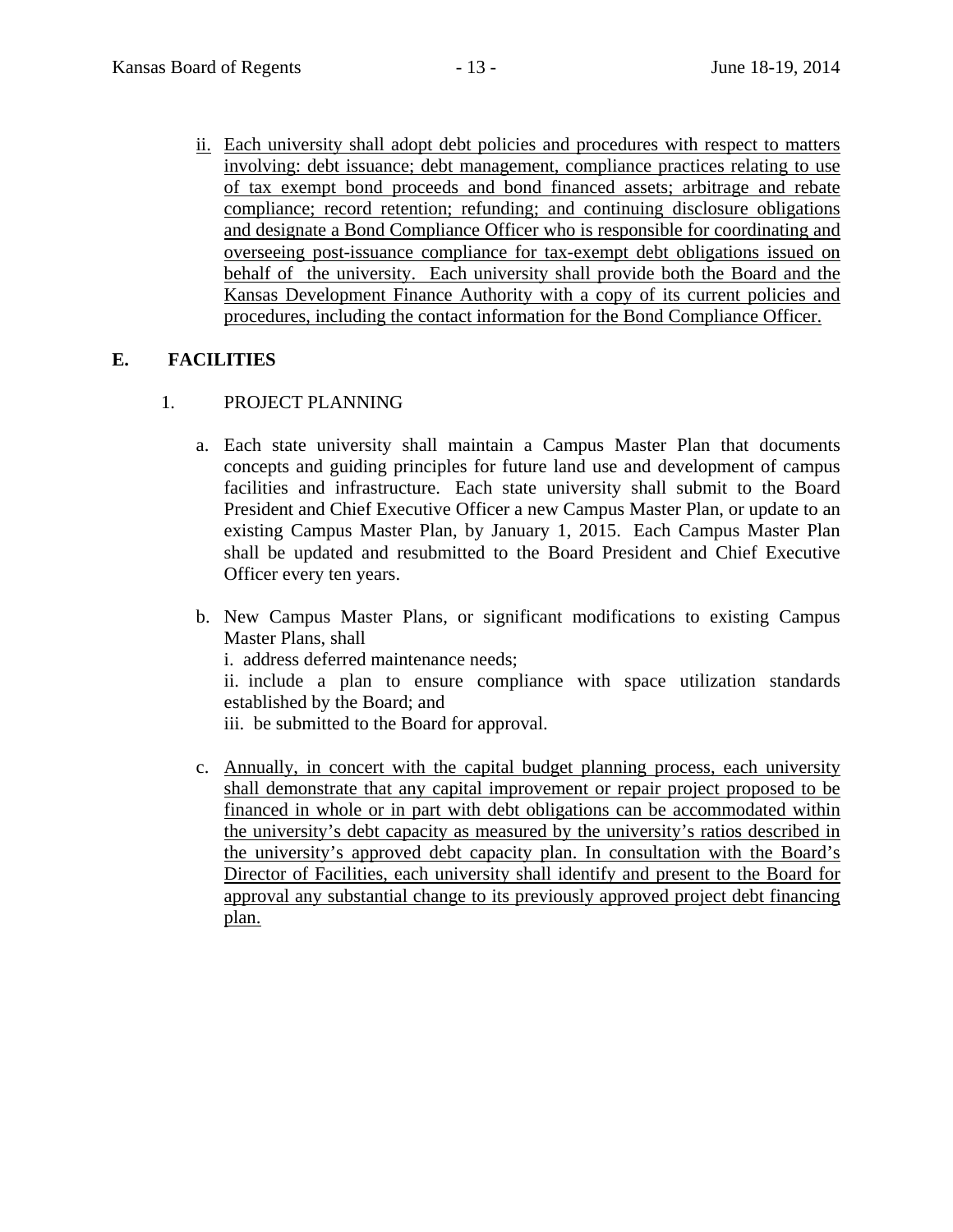# 2 SUMMARY OF APPROVAL REQUIREMENTS

|                                                 | Board of                                      | <b>Building</b>     | <b>Full</b>            | Program<br><b>Statement</b> | <b>Execution process</b><br>(architect/ |  |
|-------------------------------------------------|-----------------------------------------------|---------------------|------------------------|-----------------------------|-----------------------------------------|--|
|                                                 | <b>Regents</b>                                | <b>Committee</b>    | Legislature            | required?                   | contractor)                             |  |
|                                                 | Capital Improvements & Financing $> $750,000$ |                     |                        |                             |                                         |  |
| Endowment/Foundation/Resear                     |                                               |                     |                        |                             |                                         |  |
| ch-Affiliated Corporations                      | approve                                       | advise              |                        | yes                         | Campus                                  |  |
|                                                 |                                               |                     | approve (DA            |                             |                                         |  |
| <b>State General Fund</b>                       | approve                                       | advise              | 418)                   | yes                         | State selection/bid                     |  |
|                                                 |                                               |                     |                        |                             | $\overline{K}.S.A.$                     |  |
|                                                 |                                               |                     |                        |                             | 76-7,125 et seq (SB                     |  |
| All Other Non-State Funds                       | approve                                       | advise              |                        | yes                         | 9)                                      |  |
| <b>Revenue Bonds</b>                            |                                               | advise              | approve $(DA)$<br>418) |                             | State selection/bid                     |  |
|                                                 | approve                                       |                     |                        | yes                         | K.S.A.                                  |  |
|                                                 |                                               |                     |                        |                             | 76-7,125 et seq (SB                     |  |
| <b>Federal Grants</b>                           | approve                                       | advise              |                        | yes                         | 9)                                      |  |
|                                                 |                                               |                     |                        |                             |                                         |  |
| <b>Educational Building Fund</b>                | approve                                       | advise              | $***1$                 | yes                         | State selection/bid                     |  |
| Rehabilitation and Repair Projects <sup>2</sup> |                                               |                     |                        |                             |                                         |  |
| Endowment/Foundation/Resear                     |                                               |                     |                        |                             |                                         |  |
| eh-Affiliated Corporations                      | approve                                       | advise              |                        | no                          | Campus                                  |  |
| <b>State General Fund/EBF</b>                   | approve                                       | advise              |                        | no                          | State selection/bid                     |  |
|                                                 |                                               |                     |                        |                             | K.S.A.                                  |  |
|                                                 |                                               |                     |                        |                             | 76-7,125 et seq (SB                     |  |
| All Other Non-State Funds                       | approve                                       | advise              |                        | no                          | 9)                                      |  |
|                                                 |                                               |                     |                        |                             | K.S.A.                                  |  |
|                                                 |                                               |                     |                        |                             | 76-7,125 et seq (SB                     |  |
| <b>Federal Grants</b>                           | approve                                       | advise              |                        | no                          | 9)                                      |  |
| <b>Deferred Maintenance Projects</b>            |                                               |                     |                        |                             |                                         |  |
| <b>Infrastructure Maintenance</b>               |                                               |                     |                        |                             |                                         |  |
| Funds                                           | approve                                       | advise              |                        | no                          | State selection/bid<br>K.S.A.           |  |
|                                                 |                                               |                     |                        |                             | 76-7,125 et seq (SB                     |  |
| University Interest                             | approve                                       | advise              |                        | no                          | 9)                                      |  |
| <b>Tax Credits</b>                              | approve                                       | advise              |                        | no                          | State selection/bid                     |  |
|                                                 |                                               |                     |                        |                             | K.S.A. 75-37,111                        |  |
| <b>Energy Performance</b>                       | approve                                       | advise              |                        |                             | through 37,114 and                      |  |
| <b>Contracting</b>                              |                                               |                     |                        |                             | 75-37,125                               |  |
|                                                 |                                               |                     |                        |                             |                                         |  |
| <b>Building Razing</b>                          | approve                                       | advise <sup>3</sup> |                        |                             |                                         |  |
|                                                 |                                               |                     |                        |                             |                                         |  |

 $\overline{a}$ 

<sup>&</sup>lt;sup>1</sup> If new project or major renovation.

<sup>2</sup> Projects < \$500,000 require only Director's approval.

<sup>&</sup>lt;sup>3</sup> Not required by law.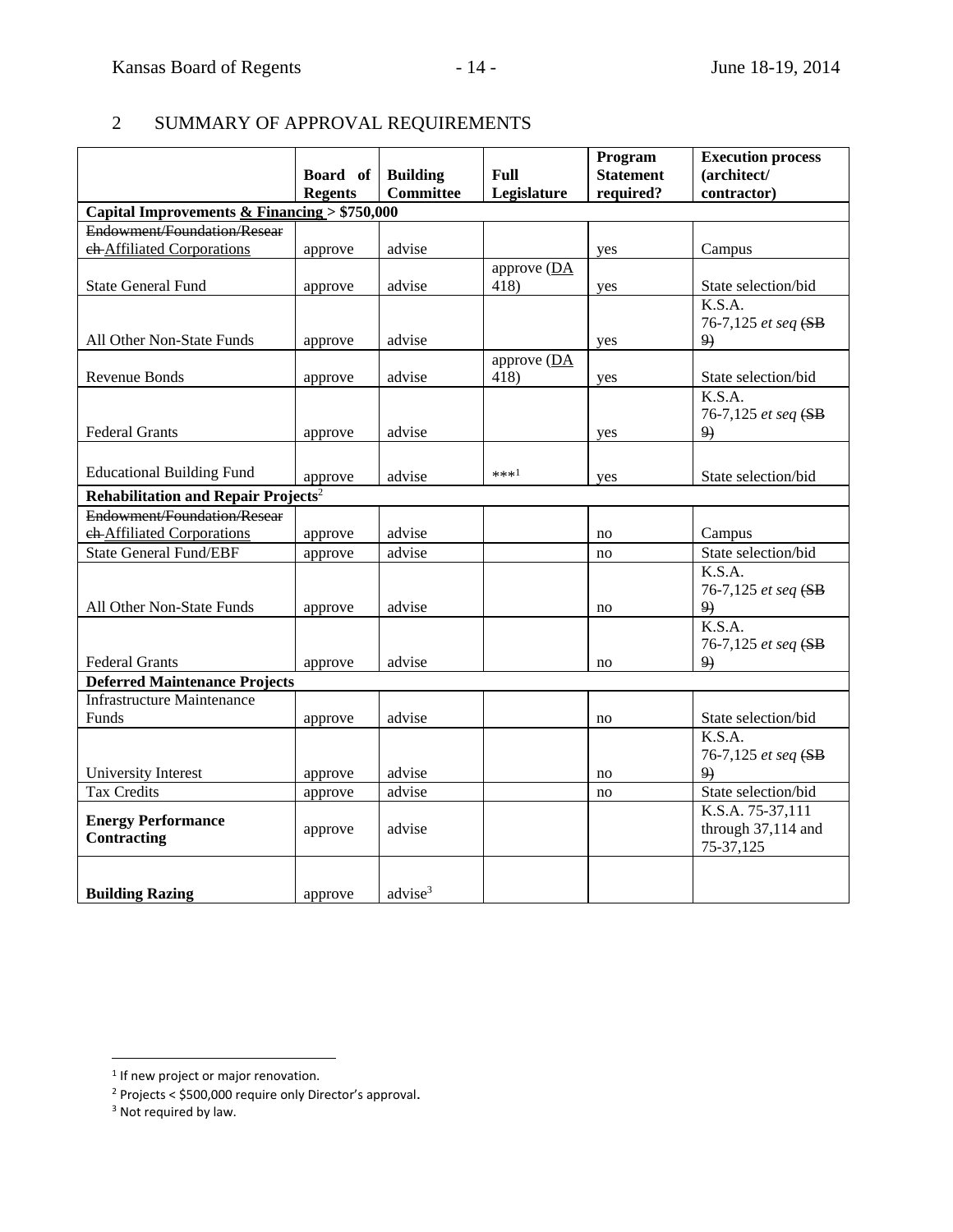CAPITAL IMPROVEMENT REQUESTS FOR FY 2016 AND 2017 – STATE UNIVERSITIES Eric King, Director of Facilities, presented the proposed Capital Improvement Requests for FY 2016 and 2017. The Board Fiscal Affairs and Audit Standing Committee reviewed the proposed requests and recommends approval. It was noted the amount listed for each project is the estimated cost. Detailed information about the financing plan for each project is available in the Capital Improvement Plan (DA-418a and DA-418b). The financing plan reflects a myriad of sources of financing. Regent Wilk also noted that just because a project is listed on the Capital Improvement Request Document does not mean the project is approved to move forward for bond financing. Campuses need to bring proposed projects requiring debt financing back to the Board for approval before moving forward. Following discussion, Regent McKechnie moved to approve. Regent Bangerter seconded, and the motion carried.

(FY 2016 and 2017 Capital Improvement Requests filed with Official Minutes)

# BUDGET FOR THE SCHOOL OF BUSINESS BUILDING – KU

Mr. King presented the University of Kansas' request to amend its budget for the School of Business Building to expand the project because the School has grown faster than originally projected. The estimated cost of the addition is \$6,780,000, which brings the total project budget to \$72,520,000. The project will be funded with \$62,520,000 in private funds and \$10,000,000 in university funds. Regent Bangerter moved to approve, and Regent McKechnie seconded. The motion carried.

## MEMORANDUM OF AGREEMENT BETWEEN KU AND AMERICAN FEDERATION OF TEACHERS – KANSAS (AFT-KANSAS), REPRESENTING GRADUATE TEACHING ASSISTANTS – KU

Theresa Schwartz, Associate General Counsel, presented a proposed Memorandum of Agreement between the University of Kansas and the American Federation of Teachers – Kansas (AFT-Kansas), representing the Graduate Teaching Assistants. Associate General Counsel Schwartz outlined the changes between the proposed MOA and the agreement last approved by the Board. Regent Emert moved to approve and authorize the Chair to sign on behalf of the Board. Regent Van Etten seconded, and the motion carried.

# *Academic Affairs*

# BOARD POLICY ON PROCESS FOR APPROVAL OF NEW ACADEMIC PROGRAMS

Gary Alexander, Vice President for Academic Affairs, presented an amendment to the Board's policy on New Academic Units and Academic Programs. The proposed change would streamline the process for approving new academic programs by allowing the Council of Chief Academic Officers to forward new academic programs that were approved unanimously to the Council of Presidents for consideration on the same day. Regent Moran moved to approve, and Regent Edwards seconded. The motion carried. The following amendment was adopted:

# **CHAPTER II: GOVERNANCE – STATE UNIVERSITIES**

# **A ACADEMIC AFFAIRS**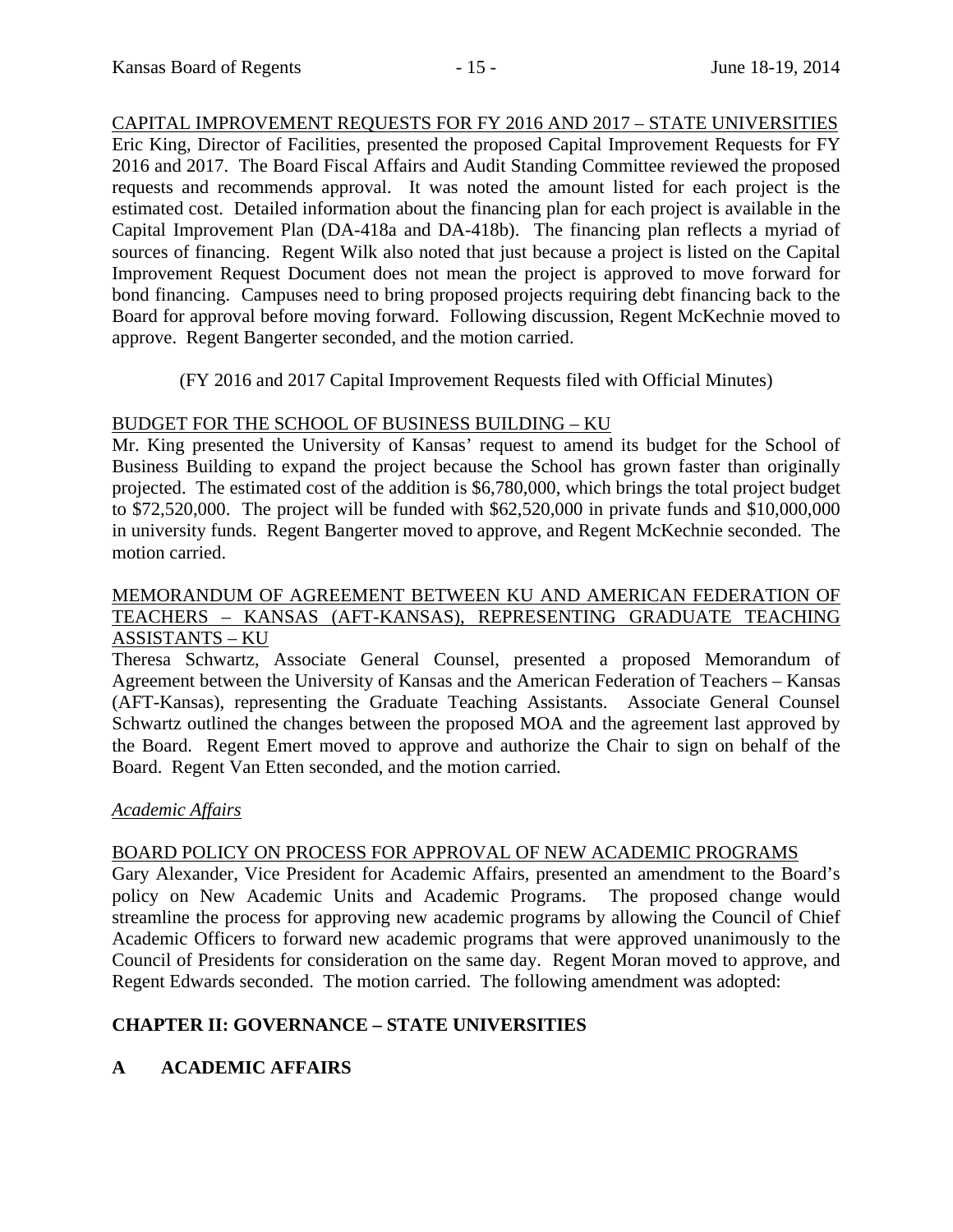**. . .** 

# 7 NEW ACADEMIC UNITS AND ACADEMIC PROGRAMS

. . .

c Approval of New Academic Program Proposals

. . .

ii Procedures for Approval of New Academic Programs

After a complete program proposal is entered in to the Program Inventory Database, it shall be reviewed and considered as a first reading by the Council of Chief Academic Officers at its next regularly scheduled meeting. During the review, Council members may question the representative of the proposing institution regarding the proposed program. Council members will also consider any comments, suggestions or concerns received by Board staff. In addition, Council members will consider how the comments, suggestions and concerns have been addressed.

 (1) The Council of Chief Academic Officers shall review and consider the proposal as a second reading at its subsequent regularly scheduled meeting. The Council shall make one recommendation based on a majority vote according to the following voting categories:

- (a) Recommended: Proposed program merits implementation according to institutional and State priorities.
- (b) Not Recommended: Proposed program does not merit Board approval at this time.

 (2) The Council of Chief Academic Officers shall convey its recommendation in writing at the next regularly scheduled meeting of the Council of Presidents. If the vote of the Council of Chief Academic Officers is unanimous, the Council may convey its recommendation to the Council of Presidents on the same day it is made.

 (3) The Council of Presidents shall consider the proposal and forward its recommendation to the Board of Regents.

(4) The Board of Regents shall act on the proposal at its next regular meeting.

### NAME AN ACADEMIC CENTER – ESU

President Shonrock requested authorization to name an Academic Center the Koch Center for Leadership and Ethics. Regent McKechnie moved to approve. Following the second of Regent Wilk, the motion carried.

### *Other Matters*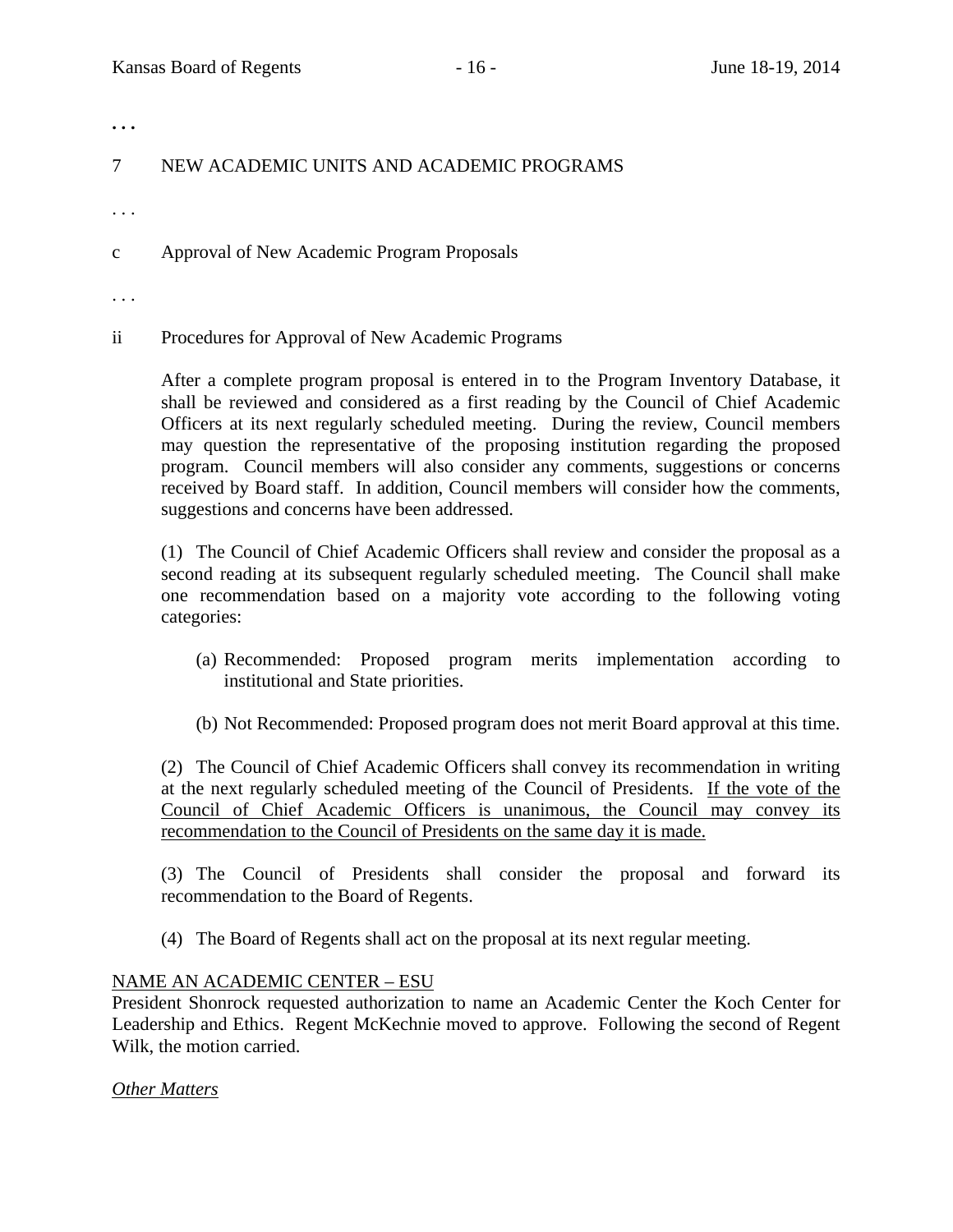# CONVERT CLASSIFIED POSITIONS TO UNCLASSIFIED UNIVERSITY SUPPORT STAFF POSITIONS – WSU

General Counsel Julene Miller presented Wichita State University's request to convert its classified staff positions from the state civil service system to unclassified positions known as University Support Staff (USS). The classified staff at WSU held an election that resulted in a 290-162 vote in favor of the conversion. Board legal staff reviewed WSU's proposed USS Handbook and found it to be compliant with the statutory requirements. If approved, the conversion will take effect with the first pay period of FY 2015. Regent Moran moved to approve. Following the second of Regent Bangerter, the motion carried.

# NAMING OF BUILDING – PSU

President Scott requested authorization to name the new Center for the Arts building in honor of Gene and Rita Bicknell. Regent McKechnie moved to approve, and Regent Emert seconded. The motion carried. The building will be formally named The Bicknell Family Center for the Arts and informally referred to as Bicknell Center.

## NAMING OF BUILDING – KSU

President Schulz requested authorization to name the new university residence hall in honor of former President Jon Wefald. Regent Moran moved to approve. Following the second of Regent Wilk, the motion carried. The facility will be named Wefald Hall.

## NAMING OF BUILDINGS – KU

Chancellor Gray-Little requested authorization to name the Earth, Energy & Environment Center – North in honor of Scott and Carol Ritchie. Regent Van Etten moved to approve, and Regent Edwards seconded. The motion carried. The North building will be named Richie Hall.

Chancellor Gray-Little requested authorization to name the Earth, Energy & Environment Center – South in honor of Todd and Craig Slawson. Regent Moran moved to approve, and Regent Murguia seconded. The motion carried. The South building will be named Slawson Hall.

### EPSCoR AND COMPANION PROGRAM PROPOSALS

Blake Flanders, Vice President of Workforce Development, presented the EPSCoR Program Review Committee's recommendations to award state matching funds for the four proposals listed below.

- The Center of Biomedical Research Excellence in Protein Structure and Function is located at the University of Kansas. The Committee recommends awarding \$75,000 each year for five years (FY  $15 - FY$  19) to match a \$5.6 million NIH grant. This award would provide 15:1 leverage for state funds (federal:state).
- The mission of Kansas IDeA Network of Biomedical Research Excellence (K-INBRE), located at the University of Kansas Medical Center, is to strengthen the ability of Kansas researchers to compete effectively for National Institutes of Health funds. The Committee recommends awarding \$65,691 for FY 2014 to support two additional bridging proposals.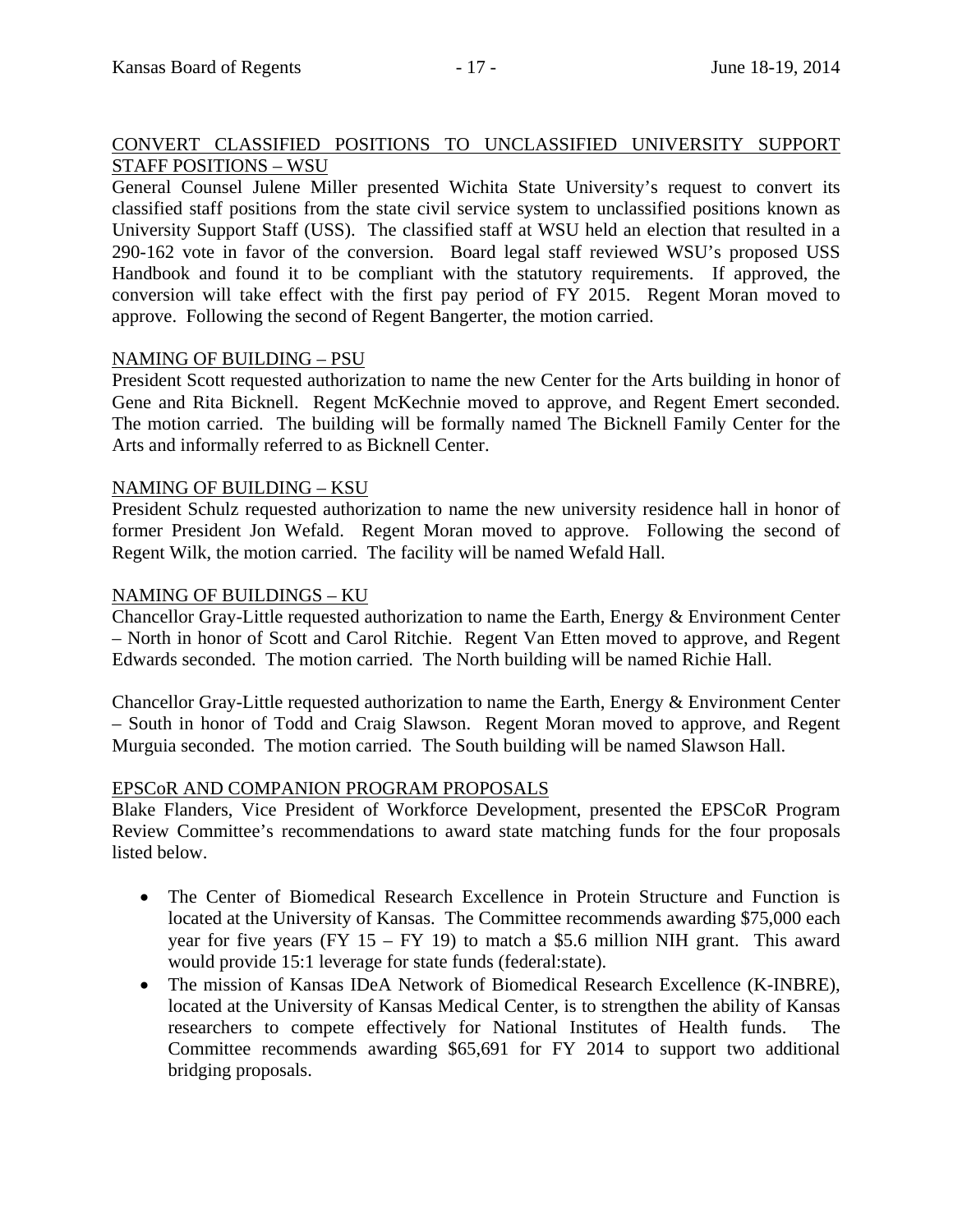- Kansas State University faculty Dr. Deryl Troyer, DVM, and Dr. Stefan Bossmann, are developing a technology to conclusively detect mastitis in the field. The Committee recommends awarding \$120,000 for FY 14 to support the design and validation of lowcost sensor strips for detecting subclinical mastitis that can be used by farmers on-site and provide readings in less than five minutes.
- HylaPharm is a Lawrence-based university spinout company developing new, patented, targeted cancer therapies. The University of Kansas owns HylaPharm's intellectual property. The Committee recommends awarding \$127,684 for FY 2014 to hire an additional scientist and purchase supplies to accelerate progress toward meeting key goals required for Investigational New Drug approval by the FDA.

Regent McKechnie moved to approve these recommendations. Regent Wilk seconded, and the motion carried.

### ACKNOWLEDGEMENT

Chairman Logan thanked Regent Edwards for her years of service on the Board. Additionally, Regent Wilk and Regent Bangerter thanked Regent Logan for his service as Board Chairman this year.

### EXECUTIVE SESSION

At 3:45 p.m., Regent Wilk moved, followed by the second of Regent Moran, to recess into executive session for 60 minutes starting at 3:55 p.m. in the Kathy Rupp Conference Room to discuss personnel matters of non-elected personnel. Participating in the executive session were members of the Board, President Tompkins, and Chancellor Gray-Little. At 4:55 p.m., the meeting returned to open session.

### **RECESS**

The Chairman recessed the meeting at 4:55 p.m.

### **RECONVENE**

Chairman Logan reconvened the meeting at 8:05 a.m. on Thursday, June 19.

| <b>MEMBERS PRESENT:</b> | Fred Logan, Chairman      |
|-------------------------|---------------------------|
|                         | Kenny Wilk, Vice Chairman |
|                         | <b>Shane Bangerter</b>    |
|                         | Ann Brandau-Murguia       |
|                         | <b>Tim Emert</b>          |
|                         | Ed McKechnie              |
|                         | Robba Moran               |
|                         | Helen Van Etten           |
|                         |                           |

MEMBER ABSENT: Mildred Edwards

### **EXECUTIVE SESSION**

At 8:05 a.m., Regent Wilk moved, followed by the second of Regent Emert, to recess into executive session for 60 minutes to discuss personnel matters of non-elected personnel.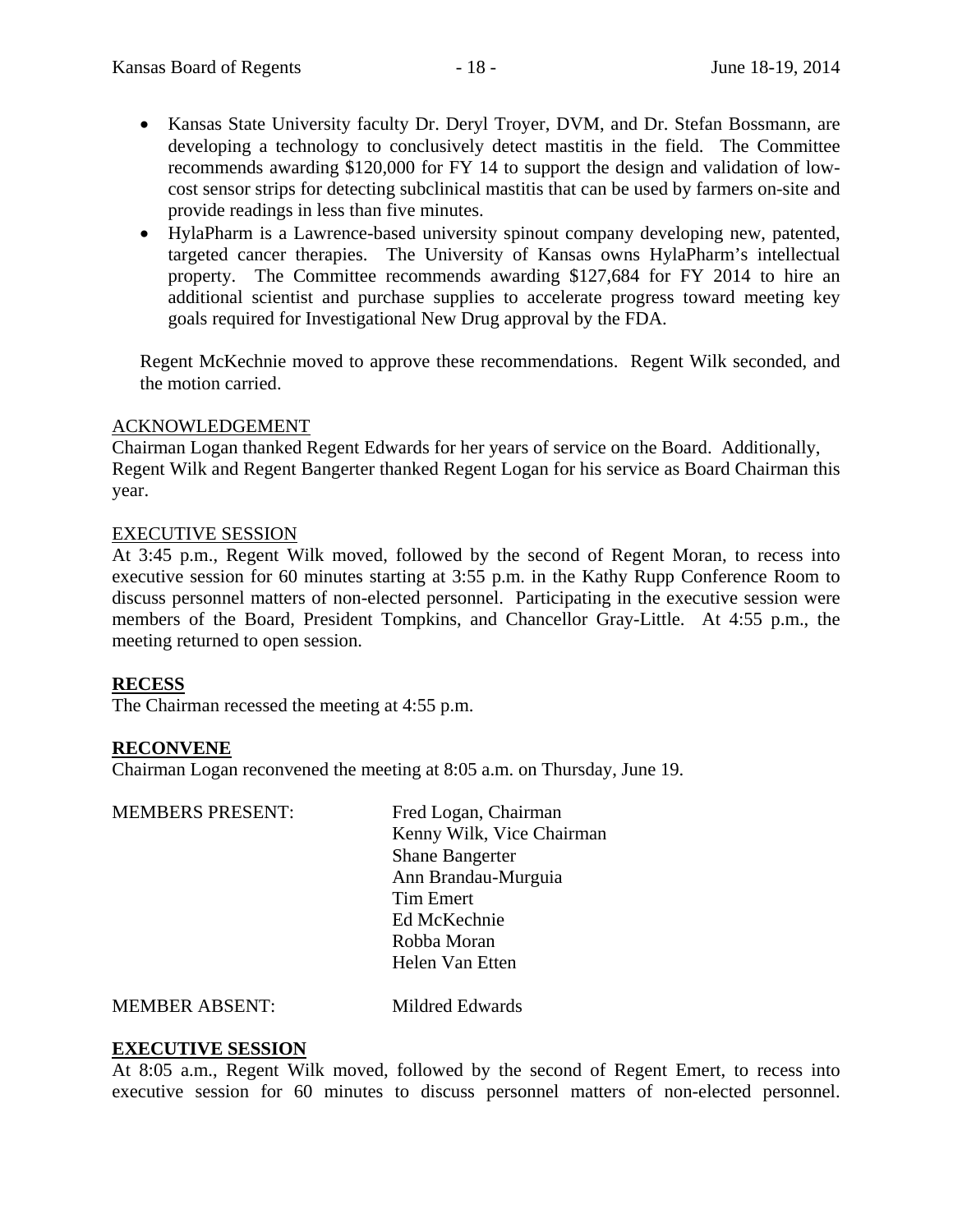Participating in the executive session were members of the Board, President Tompkins, and President Shonrock. At 9:05 a.m., the meeting returned to open session.

### BREAK

The Chairman called for a break at 9:05 a.m. and resumed the meeting at 9:15 a.m.

## **APPROVAL OF CONSENT AGENDA**

Regent Moran moved, with the second of Regent Murguia, that the Consent Agenda be approved. The motion carried.

### *Academic Affairs*

## ADDITIONAL DEGREE GRANTING AUTHORITY FOR ASHFORD **UNIVERSITY**

Approval was given to Ashford University to offer a Bachelor of Science in Health Information Management. This degree will be offered online.

## DEGREE AND CERTIFICATE PROGRAMS SUBMITTED BY WICHITA AREA TECHNICAL COLLEGE AND NEOSHO COUNTY COMMUNITY COLLEGE

Wichita Area Technical College received approval to offer an Associate of Applied Science degree (65 credit hours) and a Certificate C (47 credit hours) in Predicative NDT Technologies (41.0299).

Neosho County Community College received approval to offer an Associate of Applied Science degree (64 credit hours) and technical certificate (36 credit hours) in Heating, Ventilation and Air Conditioning (47.0201).

### RADIOLOGIC TECHNOLOGY PROGRAM ALIGNMENT

The Radiologic Technology Program Alignment was approved.

(Program Alignment Map filed with Official Minutes)

### **CONSIDERATION OF DISCUSSION AGENDA**

### *Academic Affairs*

## NEW DEGREE GRANTING AUTHORITY FOR MARYVILLE UNIVERSITY, KAPLAN UNIVERSITY, AND WEBSTER UNIVERSITY

Vice President Alexander presented new degree granting authority requests for Maryville University, Kaplan University, and Webster University. Regent Moran moved to approve, and Regent Bangerter seconded. The motion carried. The following programs were approved:

Maryville University:

- Bachelor of Science in Nursing (RN-BSN)
- Master of Business Administration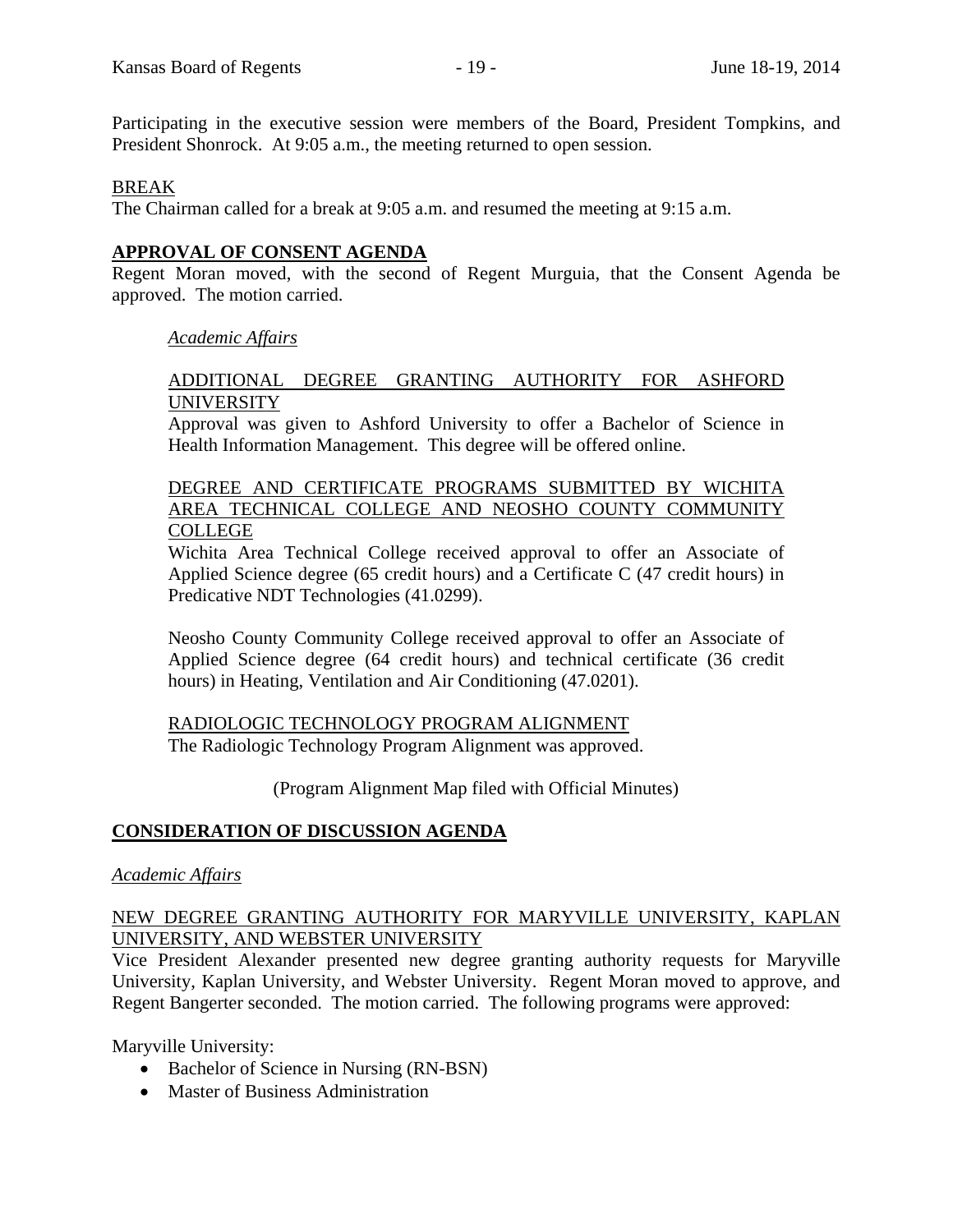- Master of Science in Nursing
- Doctor of Nursing Practice

Kaplan University:

- Associate of Applied Science in Information Technology
- Bachelor of Science in Accounting
- Bachelor of Science in Communication
- Bachelor of Science in Fire Science
- Bachelor of Science In Nutrition Science
- Master of Health Informatics
- Master of Health Information Management
- Master of Science in Criminal Justice
- Master of Science in Homeland Security and Emergency Management

Webster University:

- Bachelor of Arts in Management
- Master of Arts in Human Resources Development
- Master of Arts in Human Resource Management
- Master of Arts in Management and Leadership
- Master of Business Administration
- Master of Health Administration

# DEVELOPMENTAL EDUCATION REPORT

Vice President Alexander and Susan Fish, Director of Adult Education, presented the Developmental Education Report. The Developmental Education Working Group was charged to assess the level and types of remedial education at state community and technical colleges and make recommendations about: 1) state level policy and action to promote effective remediation; 2) strategies that may be implemented locally, at the discretion of individual institutions; and 3) appropriate state level goals and local performance measures. Vice President Alexander reviewed data on the number of students who enroll and the number of students who complete remedial courses. Dr. Fish reviewed the Working Group's nine recommendations and the amount of funds it would require to support the recommendations. She noted there are policy changes that can be implemented that do not require funding. The Board discussed who has ownership of developmental education and next steps. There was consensus among the Board members to 1) ask the Working group to move forward with the policy changes, 2) have staff present a budget request item to the Board at the July budget meeting, and 3) have staff review whether to move forward with a legislative request regarding ownership of developmental education.

(Report filed with Official Minutes)

## REPORT ON QUALITY ASSURANCE – TRANSFER AND ARTICULATION ADVISORY **COUNCIL**

Joey Linn, Fort Hays State University's Associate Vice Provost for Student Affairs, presented the Transfer and Articulation Council's Quality Assurance Report. The Quality Assurance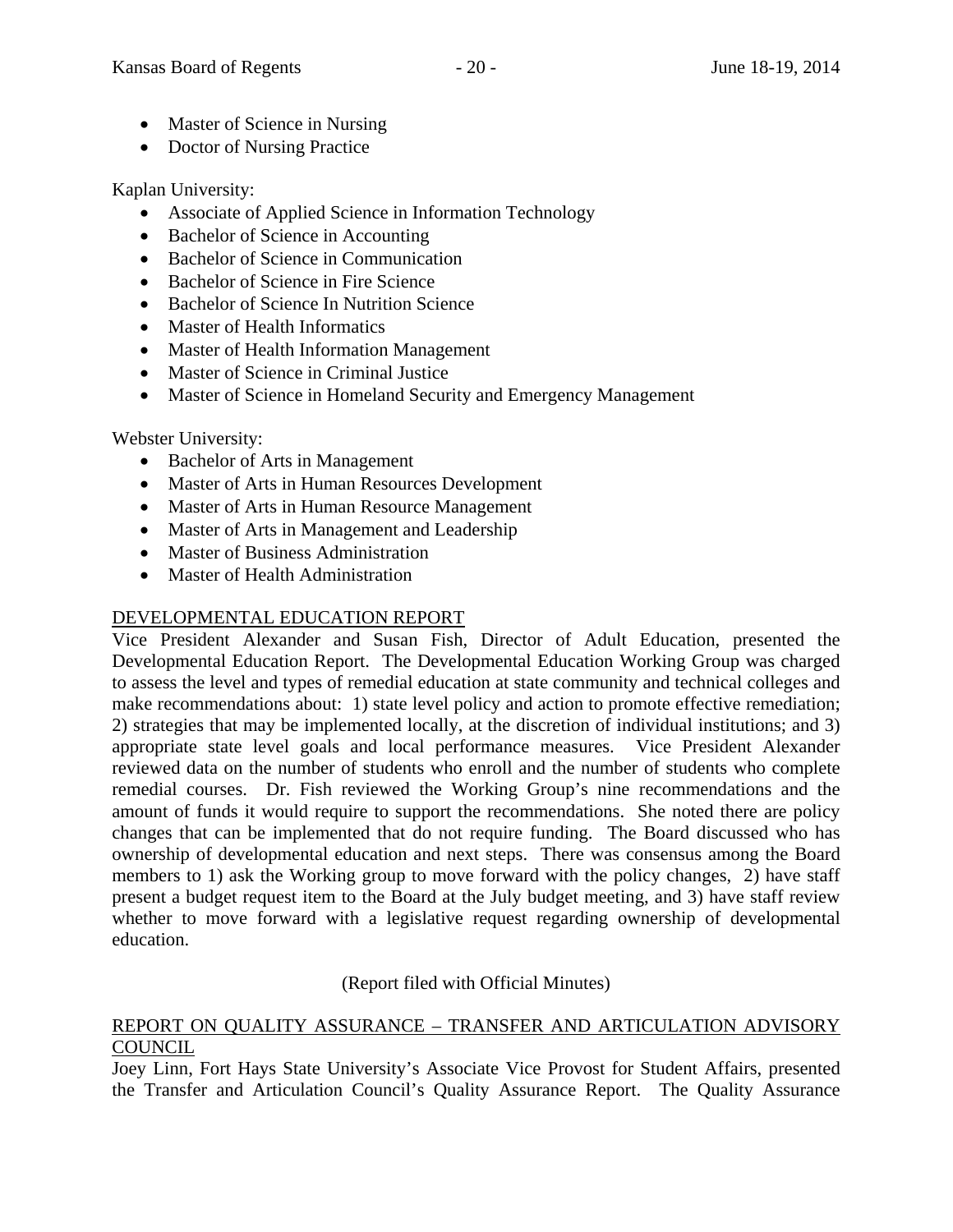Subcommittee was formed to consider and evaluate methods that support quality transfer of credit. The Subcommittee is currently examining the historical aspect, existing information, student matriculation, data analysis, and data use surrounding system wide transfer in Kansas.

## RECOMMENDATION SUPPORTING THE KANSAS CREDIT FOR PRIOR LEARNING (CPL) PROJECT

Vice President Alexander stated in order to facilitate implementation of effective Credit for Prior Learning (CPL), the Board Academic Affairs Standing Committee recommends the following: 1) the Board direct institutions to review their CPL policies and practices, and continue to ensure students have ample opportunity to make use of CPL in a manner consistent with the institution's staffing and resources; and 2) the CPL project be placed under the aegis of the Board Academic Affairs Standing Committee, with the Vice President for Academic Affairs being responsible for coordinating system CPL activities. Regent Moran moved to approve the recommendations. Following the second of Regent Van Etten, the motion carried.

### PERFORMANCE FUNDING GUIDELINES

Vice President Alexander presented proposed amendments to the Performance Agreement: Funding Guidelines document. These revisions: 1) incorporate the Board's May 2013 determination that Tuition for Technical Education distributions (secondary students) meet the statutory definition of funds that are subject to performance funding beginning in FY 2014; 2) add the Postsecondary Education Performance-Based Incentive Special Revenue Fund, except for the portion that reimburses institutions for covering the cost of student tests, to the list of funds that are statutorily subject to performance funding beginning in FY 2016; and 3) provide clarification. Regent Moran moved to approve, and Regent Van Etten seconded. The motion carried. The following amendments were approved:

*Performance Agreement: Funding Guidelines* follow:

# **Definition of New State Funds**

Pursuant to K.S.A. 74-3202d, each public postsecondary educational institution's receipt of "new state funds" shall be contingent upon achieving compliance with its performance agreement, as determined by the Kansas Board of Regents. Any Except as otherwise specifically required by statute or appropriation proviso, only those funds that are designated appropriated by the Legislature for to a specific postsecondary educational institution or for a specific purpose by using a separate line item shall be exempted from performance funding not to be considered "new state funds" for this purpose.

 Accordingly, the Board has determined that the following line items are subject to performance: (1) State university and Washburn University operating grants increases; (2) community college, technical college and Washburn Institute of Technology Postsecondary Tiered Technical State Aid and Non-Tiered Course Credit Hour Aid increases; (3) eligible institutions' Career Technical Education Capital Outlay Aid and Technology Grant Funding increases; and (4) Tuition for Technical Education (secondary students); (5) Postsecondary Education Performance-Based Incentive Special Revenue Fund; and (6) any other state funding increases consistent with the statutes. apply to any "nNew state funds" received by any postsecondary institution under the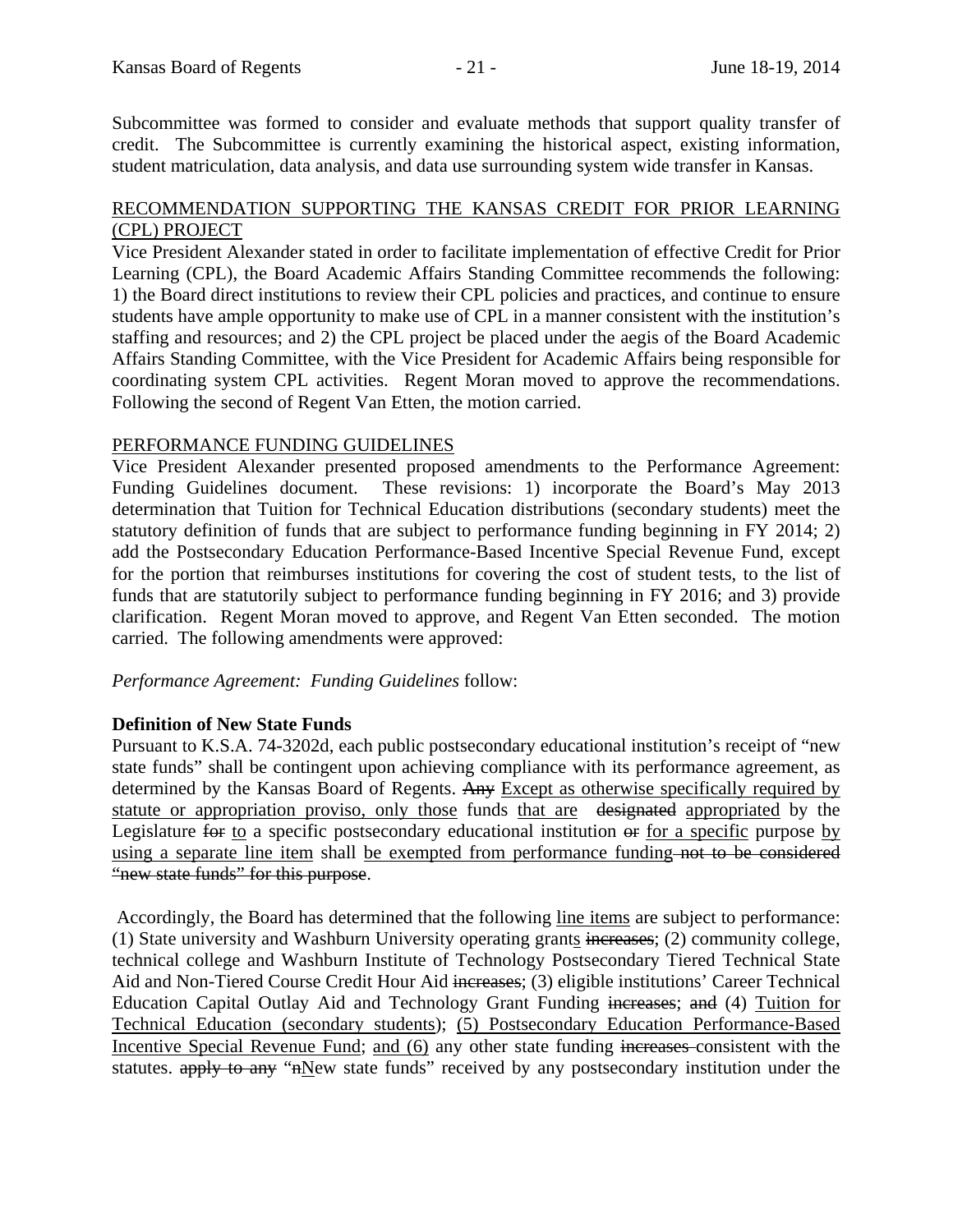original 1999 Senate Bill 345 provisions for 2% performance grant funding, codified in K.S.A. 76-771, will also be subject to performance.

Pursuant to K.S.A. 74-3202d, the Board of Regents will determine the amount of new state funds to be received by each institution, taking into account the institution's level of compliance with its performance agreement and the funds available for distribution. For the purpose of this statute,"nNew state funds" will equal means the amounts of additional state funding each institution received appropriated for the fiscal year from a particular line item that is in excess of state funding that institution received appropriated for the previous fiscal year from that line item. The Board will determine the amount of new state funds each institution is eligible to receive for each line item if the institution is determined to be in full compliance with its performance agreement. If the Board determines that an institution is not in full compliance with its performance agreement, the Board may allocate to the institution none or a portion of the new state funds for which the institution would otherwise be eligible. Any portion not allocated to an institution in the fiscal year shall not be reallocated to any other institution. Any Except for those funds that never become a part of the institution's base, any portion not allocated to an institution will be deemed to be part of the institution's base budget for the purpose of determining the following fiscal year's allocation. This provision precludes an institution from permanently losing multi-year state funding due to noncompliance with its performance agreement. The intended effect of this provision is that such loss of funds would be only for one fiscal year.

Pursuant to K.S.A. 74-3202d, any funds designated appropriated by the Legislature for to a specific institution for a specific purpose shall be exempted from these provisions related to performance funding.

### PERFORMANCE REPORTS

Vice President Alexander stated the Board's Academic Affairs Standing Committee reviewed performance reports covering the period of January 1, 2013 through December 31, 2013. He noted this is the final time the current reporting model will be used. The new model, which the Board approved in March 2013, is aligned with Foresight 2020 and follows the academic year. The Committee recommends the following:

| <b>University/College</b>            | <b>Funding Recommendation</b> |
|--------------------------------------|-------------------------------|
|                                      |                               |
| <b>Emporia State University</b>      | 100% funding                  |
| Fort Hays State University           | 100% funding                  |
| <b>Kansas State University</b>       | 100% funding                  |
| <b>Pittsburg State University</b>    | 100% funding                  |
| University of Kansas                 | 100% funding                  |
| University of Kansas Medical Center  | 100% funding                  |
| Wichita State University             | 100% funding                  |
|                                      |                               |
| <b>Washburn University</b>           | 100% funding                  |
| Washburn Institute of Technology     | 100% funding                  |
|                                      |                               |
| <b>Flint Hills Technical College</b> | 100% funding                  |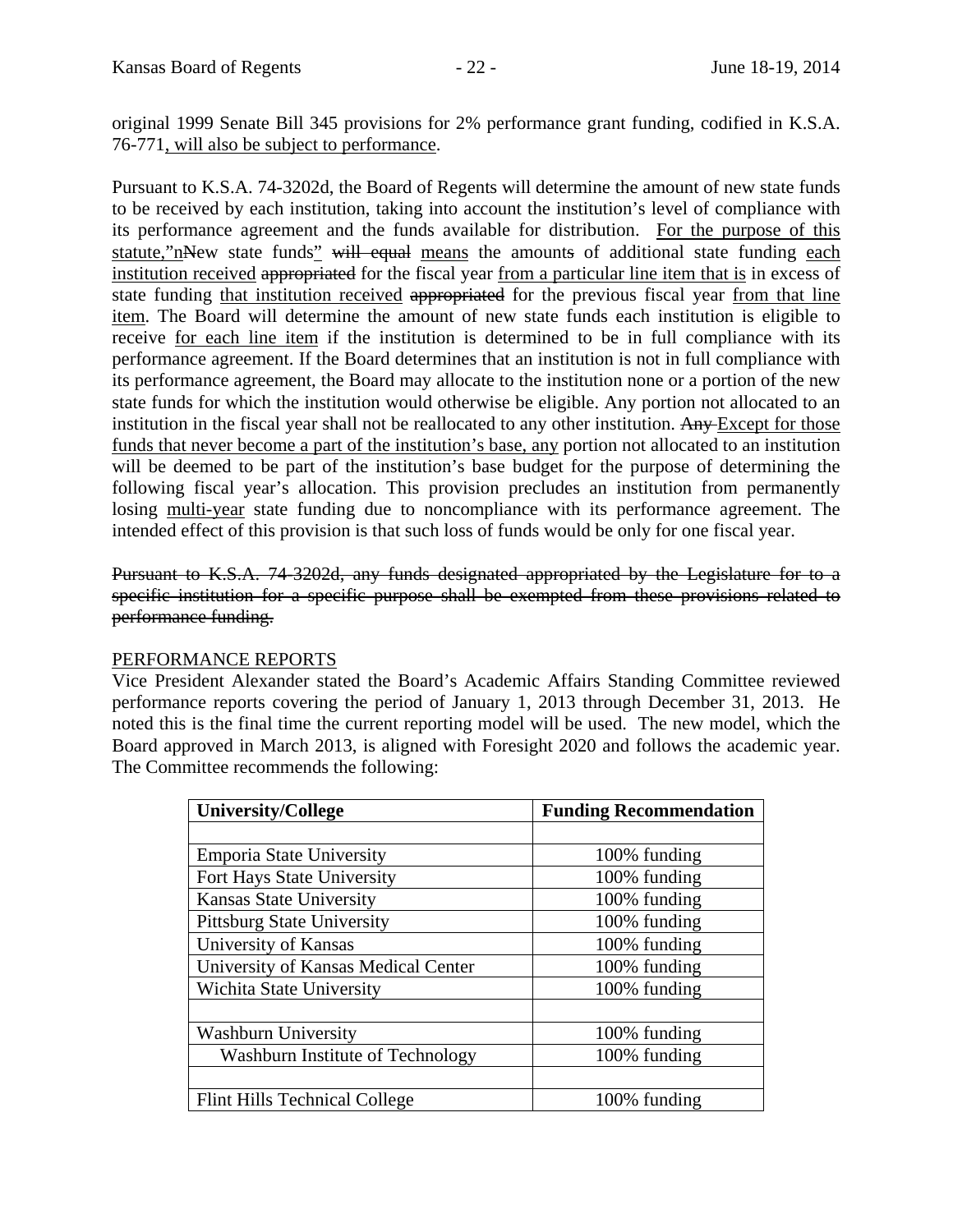| 100% funding |
|--------------|
| 100% funding |
| 100% funding |
| 100% funding |
| 100% funding |
|              |
| 100% funding |
| 100% funding |
| 100% funding |
| 100% funding |
| 100% funding |
| 100% funding |
| 100% funding |
| 100% funding |
| 100% funding |
| 90% funding  |
| 100% funding |
| 100% funding |
| 100% funding |
| 100% funding |
| 100% funding |
| 100% funding |
| 100% funding |
| 100% funding |
| 100% funding |
|              |

Regent Moran moved to approve the recommendation, and Regent Van Etten seconded. The motion carried.

### STATE AUTHORIZATION RECIPROCITY AGREEMENT (SARA)

Vice President Alexander stated the necessary statutory changes were enacted this year to allow Kansas to apply for participation in the State Authorization Reciprocity Agreement. Regent Moran moved to approve moving forward with applying for membership in the Midwest State Authorization Reciprocity Agreement, which is coordinated by the Midwestern Higher Education Compact. Regent Bangerter seconded, and the motion carried.

### BREAK

The Chairman called for a break at 10:45 a.m. and resumed the meeting at 10:50 a.m.

# *Fiscal Affairs and Audit*

# ALLOCATION/DISTRIBUTION OF STATE APPROPRIATIONS TO COMMUNITY COLLEGES, TECHNICAL COLLEGES, WASHBURN INSTITUTE OF TECHNOLOGY, AND WASHBURN UNIVERSITY

Vice President Duffy presented the proposed distributions to individual institutions for the Vocational Education Capital Outlay Aid, the Technology Grants, Tiered Technical Education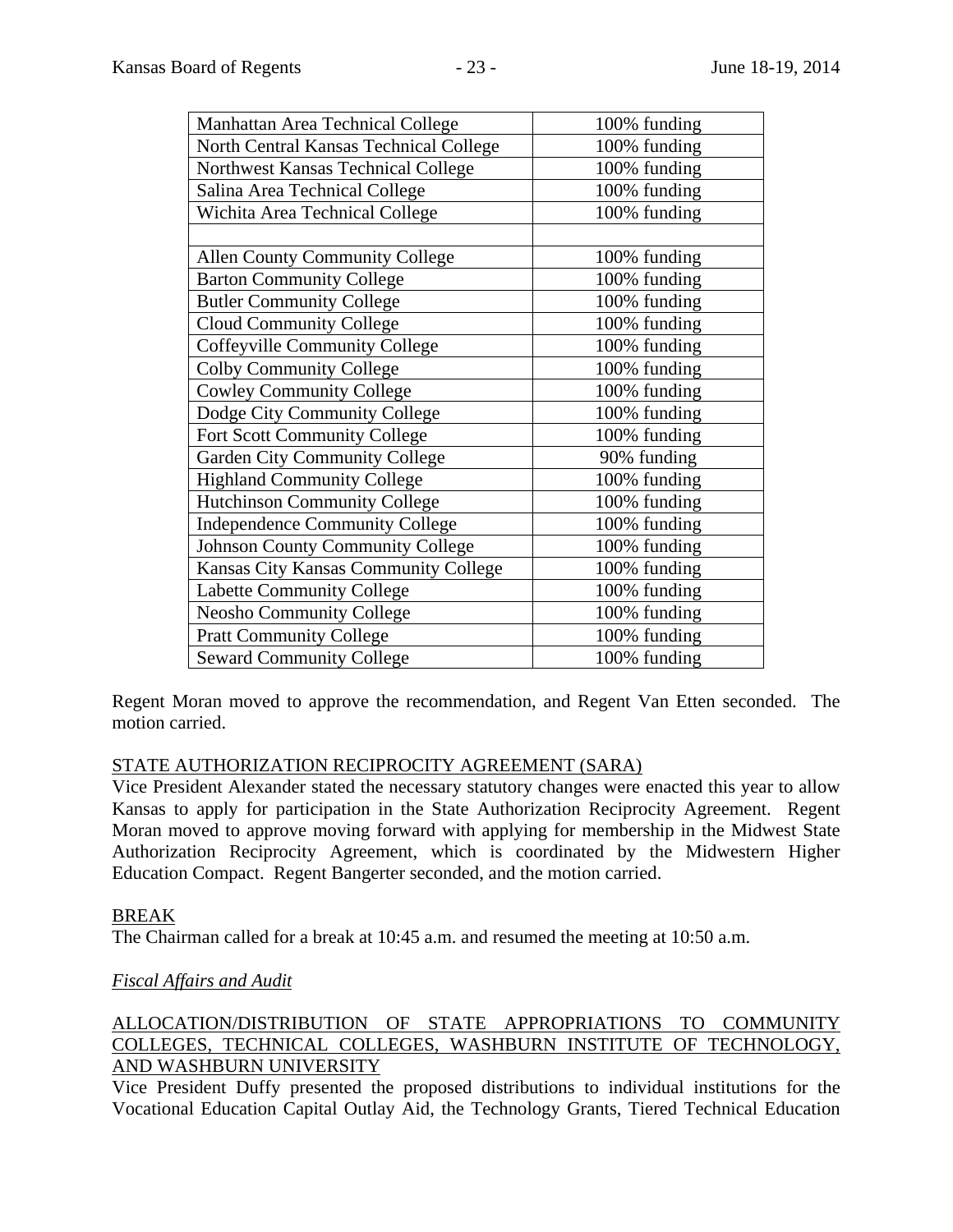State Aid, and Non-tiered Credit Hour Grant. Regent McKechnie moved, followed by the second of Regent Van Etten, to approve the distributions. The motion carried. The following distributions were approved:

| <b>Table 1</b>                                              |                |                |             |
|-------------------------------------------------------------|----------------|----------------|-------------|
| <b>Vocational Education Capital Outlay Aid Distribution</b> |                |                |             |
|                                                             | <b>FY 2014</b> | FY 2015        | Increase/   |
| <b>Institution</b>                                          | <b>Funding</b> | <b>Funding</b> | (Decrease)  |
| Coffeyville Community College                               | \$129,702      | \$121,569      | $(\$8,133)$ |
| <b>Cowley County Community College</b>                      | \$163,243      | \$165,800      | \$2,557     |
| Dodge City Community College                                | \$133,577      | \$130,785      | $(\$2,792)$ |
| <b>Flint Hills Technical College</b>                        | \$134,392      | \$134,856      | \$462       |
| <b>Highland Community College</b>                           | \$140,404      | \$138,464      | (\$1,940)   |
| <b>Hutchinson Community College</b>                         | \$215,564      | \$214,043      | (\$1,521)   |
| <b>Johnson County Community College</b>                     | \$328,858      | \$338,957      | \$10,099    |
| Kansas City Kansas Community College                        | \$223,576      | \$220,983      | $(\$2,593)$ |
| Manhattan Area Technical College                            | \$136,075      | \$136,198      | \$123       |
| North Central Kansas Technical College                      | \$139,999      | \$139,385      | (\$614)     |
| Northwest Kansas Technical College                          | \$126,483      | \$128,264      | \$1,781     |
| <b>Pratt Community College</b>                              | \$133,312      | \$131,735      | (\$1,577)   |
| Salina Area Technical College                               | \$130,299      | \$128,008      | $(\$2,291)$ |
| <b>Seward County Community College</b>                      | \$128,011      | \$129,167      | \$1,156     |
| <b>Washburn Institute of Technology</b>                     | \$158,655      | \$149,565      | $(\$9,090)$ |
| Wichita Area Technical College                              | \$197,159      | \$211,532      | \$14,373    |
| <b>Total</b>                                                | \$2,619,311    | \$2,619,311    | \$0         |

|                                         | <b>FY 2014</b>    | <b>FY 2015</b>    |
|-----------------------------------------|-------------------|-------------------|
|                                         | <b>Technology</b> | <b>Technology</b> |
| <b>Institution</b>                      | Grant             | Grant             |
| <b>Allen County Community College</b>   | \$14,168          | \$14,168          |
| <b>Barton County Community College</b>  | \$19,482          | \$19,482          |
| <b>Butler County Community College</b>  | \$24,794          | \$24,794          |
| <b>Cloud County Community College</b>   | \$16,824          | \$16,824          |
| <b>Coffeyville Community College</b>    | \$16,824          | \$16,824          |
| <b>Colby Community College</b>          | \$16,824          | \$16,824          |
| <b>Cowley County Community College</b>  | \$19,482          | \$19,482          |
| Dodge City Community College            | \$16,824          | \$16,824          |
| <b>Fort Scott Community College</b>     | \$16,824          | \$16,824          |
| <b>Garden City Community College</b>    | \$16,824          | \$16,824          |
| <b>Highland Community College</b>       | \$18,597          | \$18,597          |
| <b>Hutchinson Community College</b>     | \$25,678          | \$25,678          |
| <b>Independence Community College</b>   | \$16,824          | \$16,824          |
| <b>Johnson County Community College</b> | \$38,962          | \$38,962          |
| <b>Kansas City Community College</b>    | \$25,678          | \$25,678          |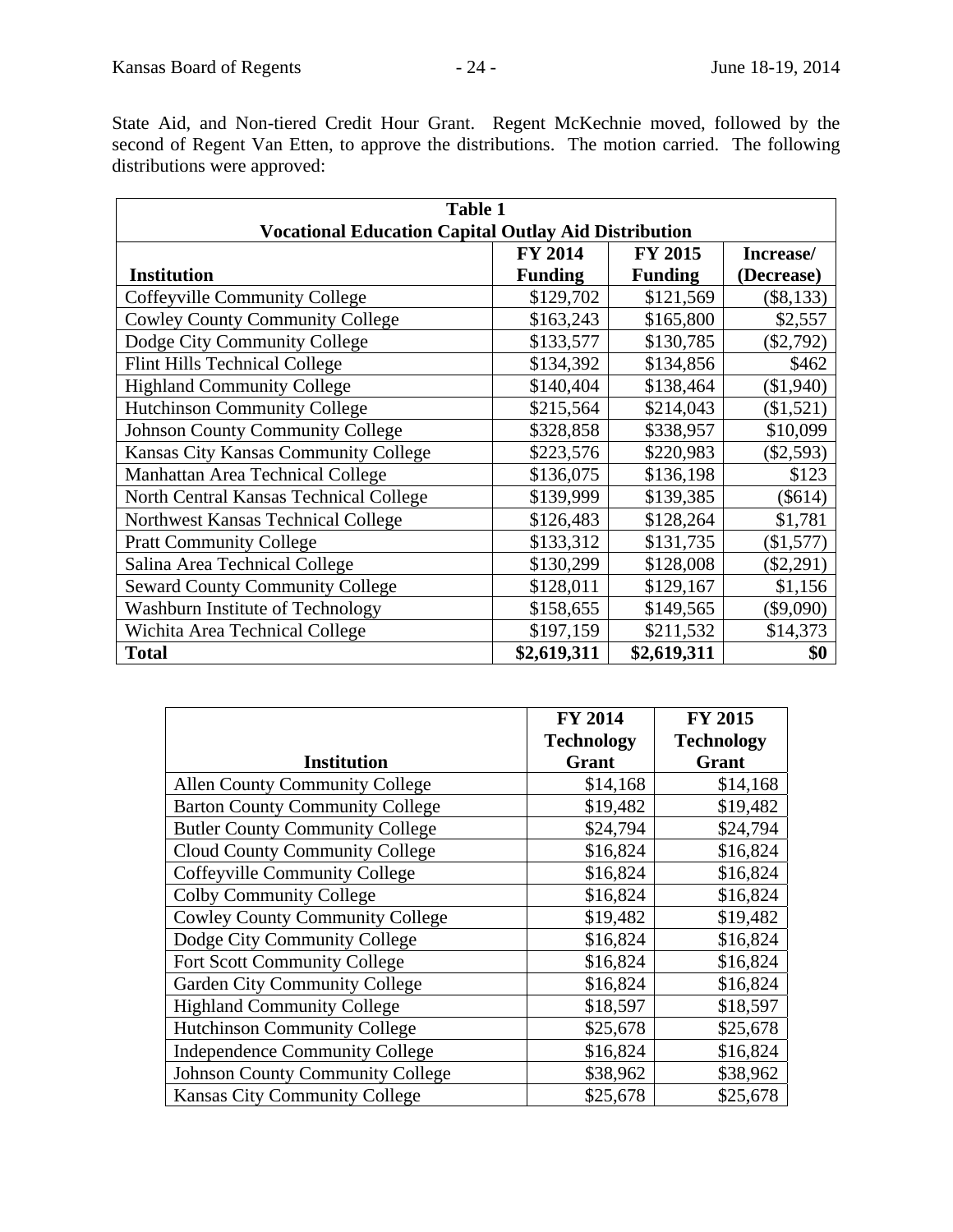| <b>Labette Community College</b>       | \$14,170  | \$14,170  |
|----------------------------------------|-----------|-----------|
| <b>Neosho Community College</b>        | \$16,824  | \$16,824  |
| <b>Pratt Community College</b>         | \$12,401  | \$12,401  |
| <b>Seward County Community College</b> | \$16,824  | \$16,824  |
| <b>Washburn University</b>             | \$33,647  | \$33,647  |
| <b>TOTAL</b>                           | \$398,475 | \$398,475 |

| Table 3                                                  |                |                |  |  |
|----------------------------------------------------------|----------------|----------------|--|--|
| <b>Tiered Technical Education State Aid Distribution</b> |                |                |  |  |
|                                                          | <b>FY 2014</b> | FY 2015        |  |  |
| <b>Institution</b>                                       | <b>Funding</b> | <b>Funding</b> |  |  |
| <b>Allen County Community College</b>                    | \$1,327,682    | \$1,327,682    |  |  |
| <b>Barton County Community College</b>                   | 3,519,807      | 3,519,807      |  |  |
| <b>Butler Community College</b>                          | 4,210,703      | 4,210,703      |  |  |
| <b>Cloud County Community College</b>                    | 1,364,544      | 1,364,544      |  |  |
| <b>Coffeyville Community College</b>                     | 1,221,618      | 1,221,618      |  |  |
| <b>Colby Community College</b>                           | 686,652        | 686,652        |  |  |
| <b>Cowley County Community College</b>                   | 2,522,617      | 2,522,617      |  |  |
| Dodge City Community College                             | 1,175,522      | 1,175,522      |  |  |
| Flint Hills Technical College                            | 1,782,114      | 1,782,114      |  |  |
| Fort Scott Community College                             | 1,508,091      | 1,508,091      |  |  |
| <b>Garden City Community College</b>                     | 1,012,931      | 1,012,931      |  |  |
| <b>Highland Community College</b>                        | 1,833,643      | 1,833,643      |  |  |
| <b>Hutchinson Community College</b>                      | 4,025,083      | 4,025,083      |  |  |
| <b>Independence Community College</b>                    | 558,696        | 558,696        |  |  |
| <b>Johnson County Community College</b>                  | 6,331,221      | 6,331,221      |  |  |
| Kansas City Kansas Community College                     | 4,327,739      | 4,327,739      |  |  |
| Labette Community College                                | 1,129,177      | 1,129,177      |  |  |
| Manhattan Area Technical College                         | 1,888,581      | 1,888,581      |  |  |
| <b>Neosho County Community College</b>                   | 1,346,013      | 1,346,013      |  |  |
| North Central Kansas Technical College                   | 2,780,418      | 2,780,418      |  |  |
| Northwest Kansas Technical College                       | 2,167,150      | 2,167,150      |  |  |
| <b>Pratt Community College</b>                           | 1,189,810      | 1,189,810      |  |  |
| Salina Area Technical College                            | 1,9021,359     | 1,9021,359     |  |  |
| <b>Seward County Community College</b>                   | 1,184,770      | 1,184,770      |  |  |
| Washburn Institute of Technology                         | 2,672,608      | 2,672,608      |  |  |
| Wichita Area Technical College                           | 4,631,422      | 4,631,422      |  |  |
| <b>Total</b>                                             | 58,300,961     | 58,300,961     |  |  |

| Table 4                                          |                |                |  |
|--------------------------------------------------|----------------|----------------|--|
| <b>Non-Tiered Credit Hour Grant Distribution</b> |                |                |  |
|                                                  | <b>FY 2014</b> | <b>FY 2015</b> |  |
| Institution                                      | <b>Funding</b> | <b>Funding</b> |  |
| <b>Allen County Community College</b>            | \$3,473,421    | \$3,473,421    |  |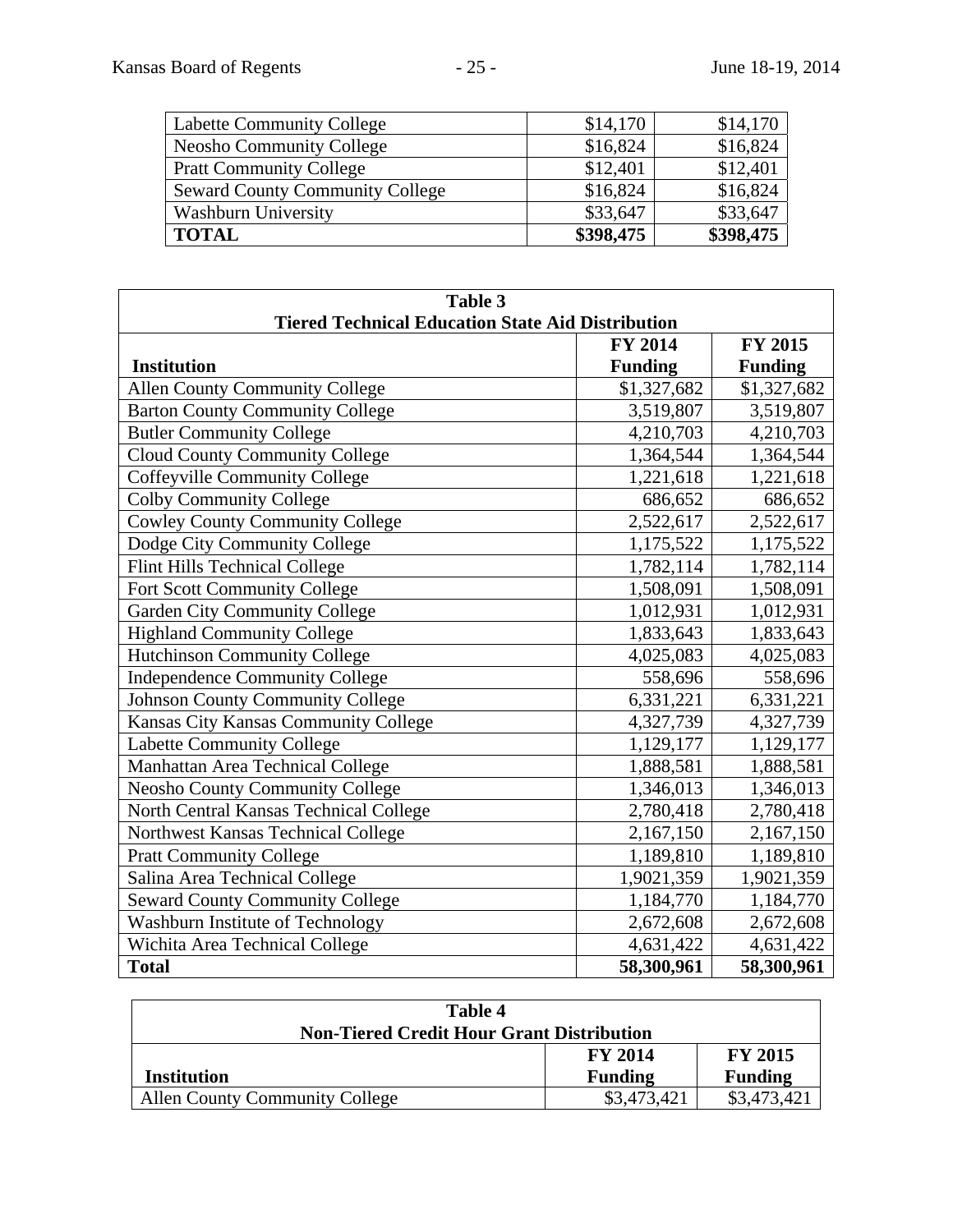| <b>Barton County Community College</b>  | 4,395,227  | 4,395,227  |
|-----------------------------------------|------------|------------|
| <b>Butler Community College</b>         | 10,543,448 | 10,543,448 |
| <b>Cloud County Community College</b>   | 3,063,686  | 3,063,686  |
| Coffeyville Community College           | 1,798,887  | 1,798,887  |
| <b>Colby Community College</b>          | 1,361,837  | 1,361,837  |
| <b>Cowley County Community College</b>  | 4,410,683  | 4,410,683  |
| Dodge City Community College            | 1,512,063  | 1,512,063  |
| Flint Hills Technical College           | 481,112    | 481,112    |
| Fort Scott Community College            | 1,933,386  | 1,933,386  |
| <b>Garden City Community College</b>    | 1,691,376  | 1,691,376  |
| <b>Highland Community College</b>       | 3,984,114  | 3,984,114  |
| <b>Hutchinson Community College</b>     | 5,104,177  | 5,104,177  |
| <b>Independence Community College</b>   | 1,429,492  | 1,429,492  |
| <b>Johnson County Community College</b> | 15,221,801 | 15,221,801 |
| Kansas City Kansas Community College    | 5,988,313  | 5,988,313  |
| <b>Labette Community College</b>        | 1,612,947  | 1,612,947  |
| Manhattan Area Technical College        | 449,053    | 449,053    |
| <b>Neosho County Community College</b>  | 1,515,432  | 1,515,432  |
| North Central Kansas Technical College  | 747,522    | 747,522    |
| Northwest Kansas Technical College      | 559,765    | 559,765    |
| <b>Pratt Community College</b>          | 1,233,313  | 1,233,313  |
| Salina Area Technical College           | 107,905    | 107,905    |
| <b>Seward County Community College</b>  | 1,831,297  | 1,831,297  |
| Washburn Institute of Technology        | 166,897    | 166,897    |
| Wichita Area Technical College          | 1,879,175  | 1,879,175  |
| <b>Total</b>                            | 76,496,329 | 76,496,329 |

# BOARD'S FY 2016-2017 UNIFIED STATE APPROPRIATION REQUEST

Vice President Duffy stated the Kansas Higher Education Coordination Act requires the Board to develop and present to the Governor and the Legislature a unified request for state appropriations for postsecondary education. The institutions submitted specific requests for the Board to review. Regent Logan stated these requests will be further reviewed by the Board at the July 22 budget meeting.

### *Governance*

# CEO COMPENSATION FOR FY 2015

Regent Logan stated for Fiscal Year 2015, the Board's Governance Committee recommended a 1.5% increase to base salary for each state university CEO, except for the new President at Fort Hays State University. This 1.5% is to be paid from public funds. The Governance Committee also recommended that the Board direct it to study the implementation of (1) performance incentive payments for meeting specific strategic plan, operational or other goals established by the Board, successful accomplishment of which would be determined by achievement of measurable goals and (2) other forms of monetary compensation described in the chief executive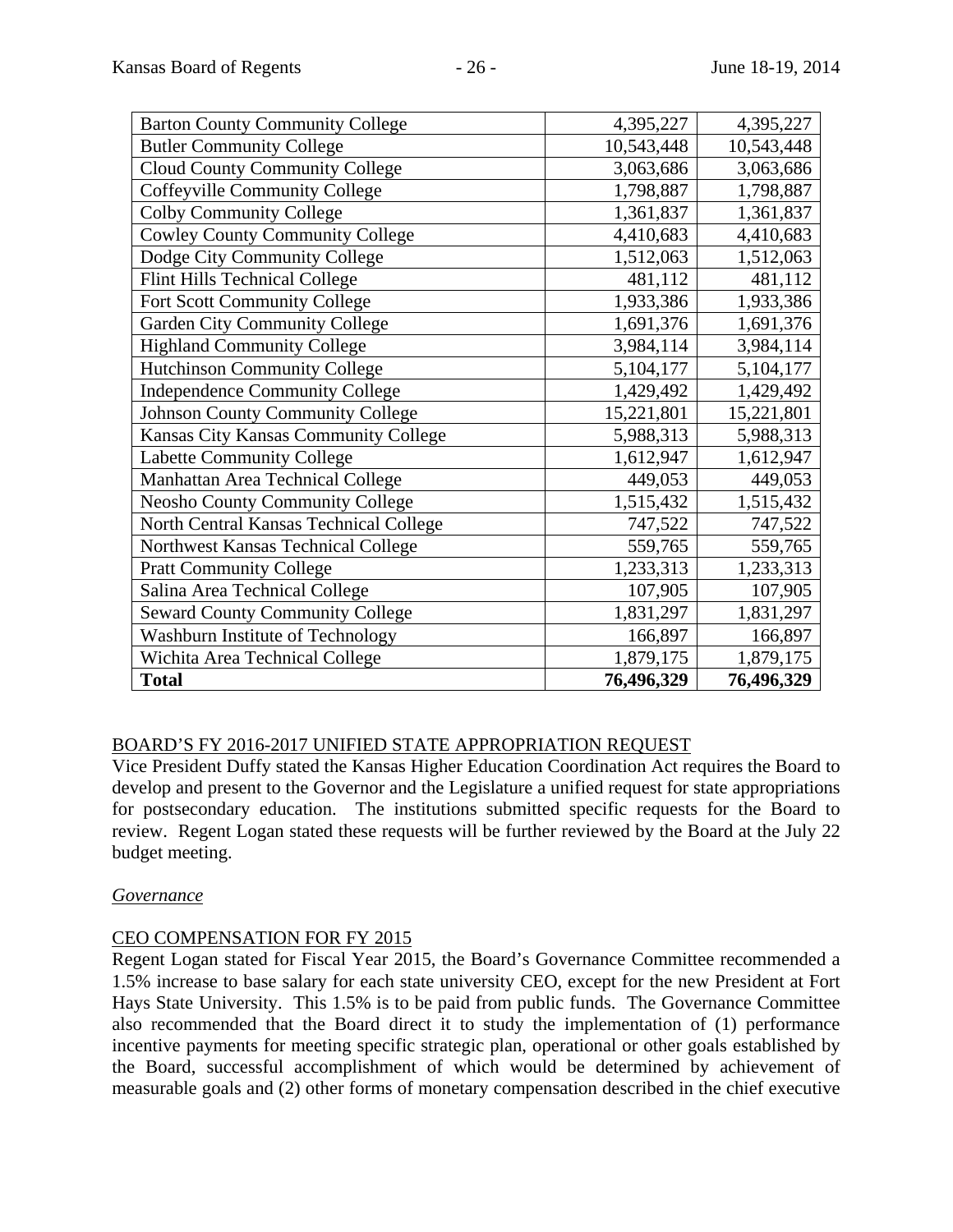officer compensation policy adopted on March 12, 2014. The Committee has also recommended a 1.5% bonus for President Tompkins. Regent Emert moved to approve the recommended compensation for the CEOs for Fiscal Year 2015, beginning with the first pay period of the fiscal year, and that the Governance Committee undertake the described study on executive compensation under the new policy. Regent Bangerter seconded, and the motion carried.

## *Other Matters*

REPORT ON LEGAL ISSUES RELATED TO FORT HAYS STATE UNIVERSITY/DODGE CITY COMMUNITY COLLEGE PROPOSAL SUBMITTED TO THE BOARD MAY 15, 2014 General Counsel Julene Miller presented a report on legal issues related to the Fort Hays State University (FHSU)/Dodge City Community College (DCCC) proposal that was submitted by the two institutions to the Board of Regents on May 15, 2014. General Counsel Miller noted that the Board of Regents has not yet adopted any position or taken any action on this issue. In her opinion, the proposal submitted is a merger between FHSU and DCCC that would result in a branch campus of FHSU existing in Dodge City. General Counsel Miller outlined the legislative changes that, in her opinion, would need to be enacted in order to merge the two institutions. Following discussion, the Board directed staff to draft a letter to the Dodge City Community College Board of Trustees requesting additional clarification regarding their position on the proposed merger with FHSU. The Board is requesting from the Trustees an official statement that they 1) endorse the establishment of a FHSU campus in Dodge City on the terms set out in the May proposal, 2) endorse the merger of DCCC with FHSU and the "one institution" concept as described in the May proposal, 3) review the Board General Counsel's report as presented today, 4) acknowledge that legislation will need to be sought to allow for the establishment of a FHSU campus in Dodge City as envisioned by the May proposal, 4) ask the Board to advocate for the establishment of a FHSU campus in Dodge City, and 5) authorize FHSU to forward a budget request seeking an appropriation for FY 2015 as described in the May proposal.

### REPORT FROM KANSAS POSTSECONDARY TECHNICAL EDUCATION AUTHORITY

Blake Flanders, Vice President of Workforce Development, presented the report from the Kansas Postsecondary Technical Education Authority. The TEA approved a new financing assumption for the cost model that was recommended by the Process Management Committee. The new financing assumptions are as follows: 1) for community college in-district students – students should finance one-third of the total cost, local mill levy should finance one-third of the total cost, and the state should finance one-third of the total cost; and 2) for out-district and all technical college students – student should finance one-third of the total cost and the state should finance two-thirds of the total cost. Vice President Flanders stated the TEA endorsed the continuation of the current process to update the tiered technical cost model, which includes the review of tiered and non-tiered course designations. Additionally, the TEA reviewed budget requests and forwarded the following three for the Board to consider: 1) continue supporting the full funding of the SB 155 initiative, 2) continue funding support for the AO-K proviso initiative, and 3) reduce the gap for tiered technical education funding.